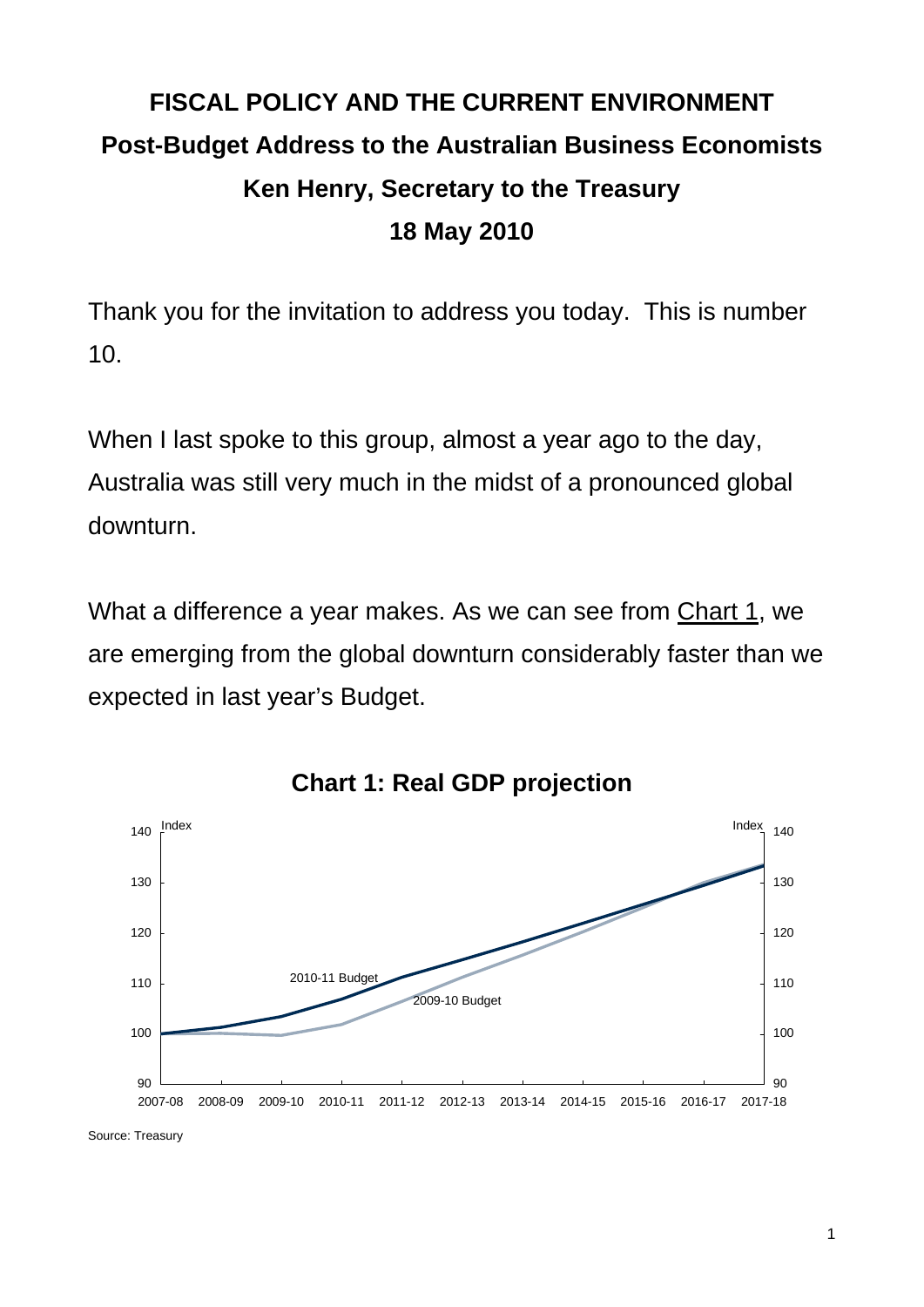Those of you who were here last year will remember that I spent some time justifying the 2009-10 Budget growth projections against claims that they predicted a period of unprecedented growth and were, therefore, too optimistic.

As the chart shows, we now consider that we were not optimistic enough in the short-run. Of course, that faster short-term growth necessarily implies some moderation in the medium-term growth projections.

Notwithstanding this positive picture, downside risks remain – as recent events in Greece, and Europe more broadly, demonstrate.

That said, the framing of this Budget had a sense of *deja vu* about it. Australia again faces pre-crisis opportunities and challenges of a near full employment economy and a strong terms of trade driven by high non-rural commodity prices. Tax reform, on which I will say more later, has also been added to the mix.

As you can see from Chart 2, the terms of trade rose sharply from June 2003 onwards. While the terms of trade fell back during the global downturn, it remained well above the long-run average and is now expected to rise again.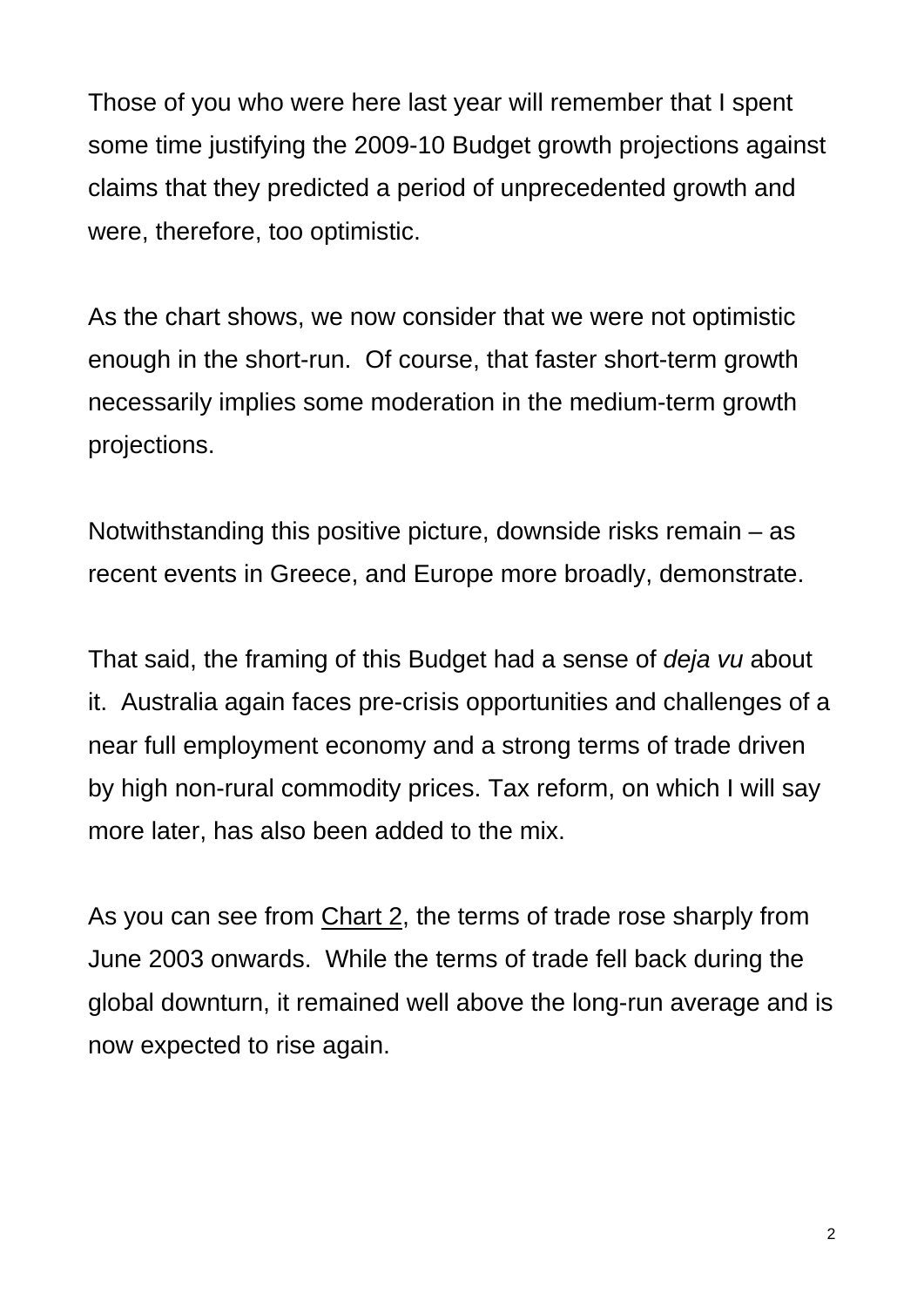#### **Chart 2: Terms of trade**



I have spoken a number of times, including to this audience, about the opportunities and challenges associated with a mining sector boom.

At the risk of ruining a perfectly good expression, the net outcome of the so-called resource movement and spending effects associated with an increase in the terms of trade, is a 'three speed economy':

- 1. the mining and mining-related sectors grow strongly;
- 2. other trade-exposed sectors (like many parts of manufacturing) grow more slowly; and
- 3. non-traded sectors grow at a rate somewhere between those two, depending upon the relative strengths of negative supply and positive demand shocks.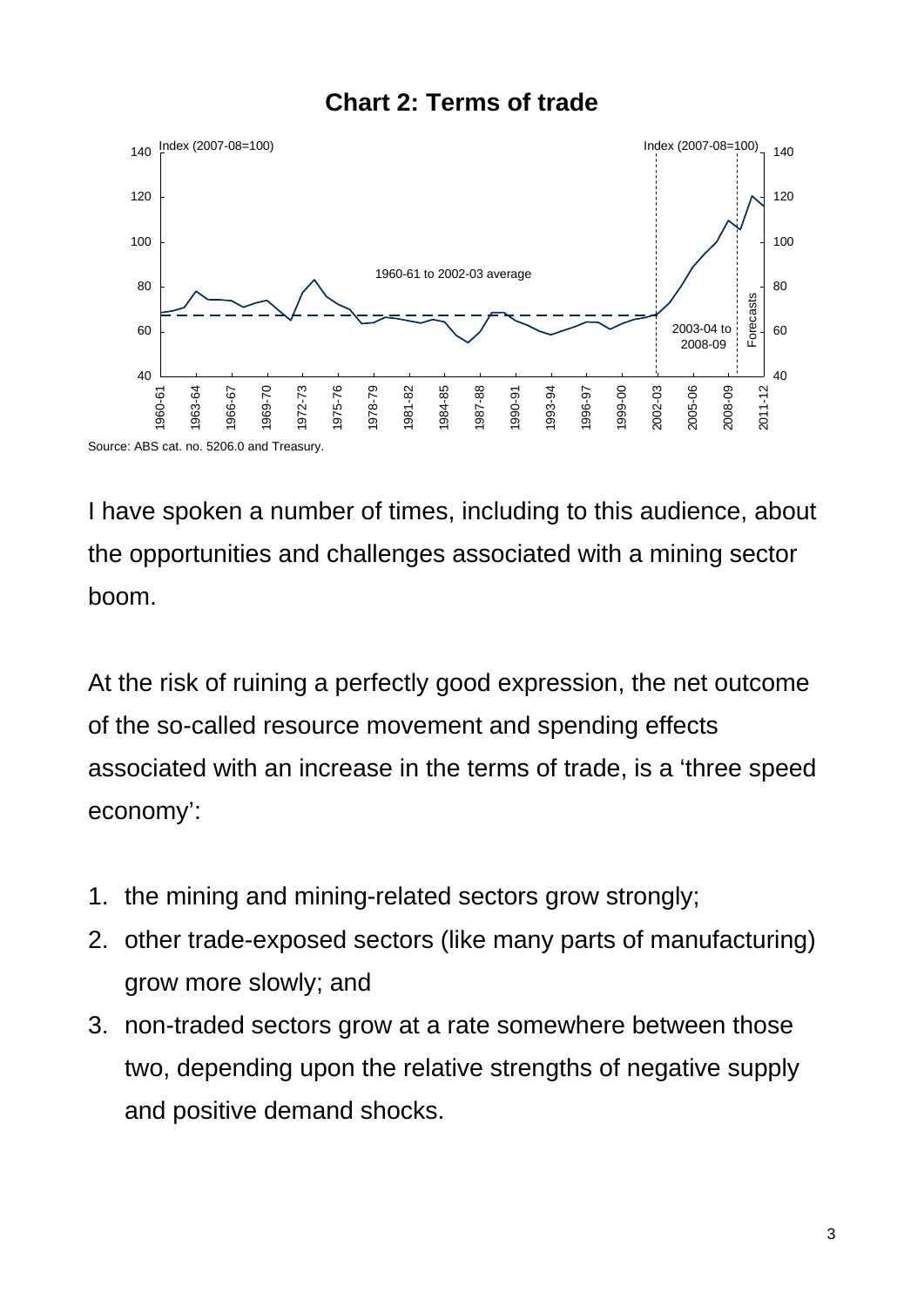In order to balance demand and supply in the non-traded sectors, there will also be an appreciation of the real exchange rate. That is to say, there has to be an appreciation of the nominal exchange rate and / or a period of time during which domestic inflation exceeds the average inflation rate of our trading partners.

In recent years, these three speeds have been observed in the Australian economy. Chart 3 shows indices of output shares for selected industries. Mining and mining-related sectors have grown strongly, while the services sector – which is largely non-traded – has grown moderately. Manufacturing – which is trade-exposed – has broadly held its ground in absolute terms, but declined relative to the other sectors.

As I have noted on other occasions, according to the Stolper-Samuelson effect, since mining activity is relatively capital-intensive, once the resource movement effect has run its course, all industries, ironically, employ less capital-intensive production techniques and, for that reason, labour productivity is lower. Capital productivity, on the other hand, is higher. If that higher capital productivity attracts capital inflow from abroad, then the internal reallocation of resources from manufacturing to mining is magnified.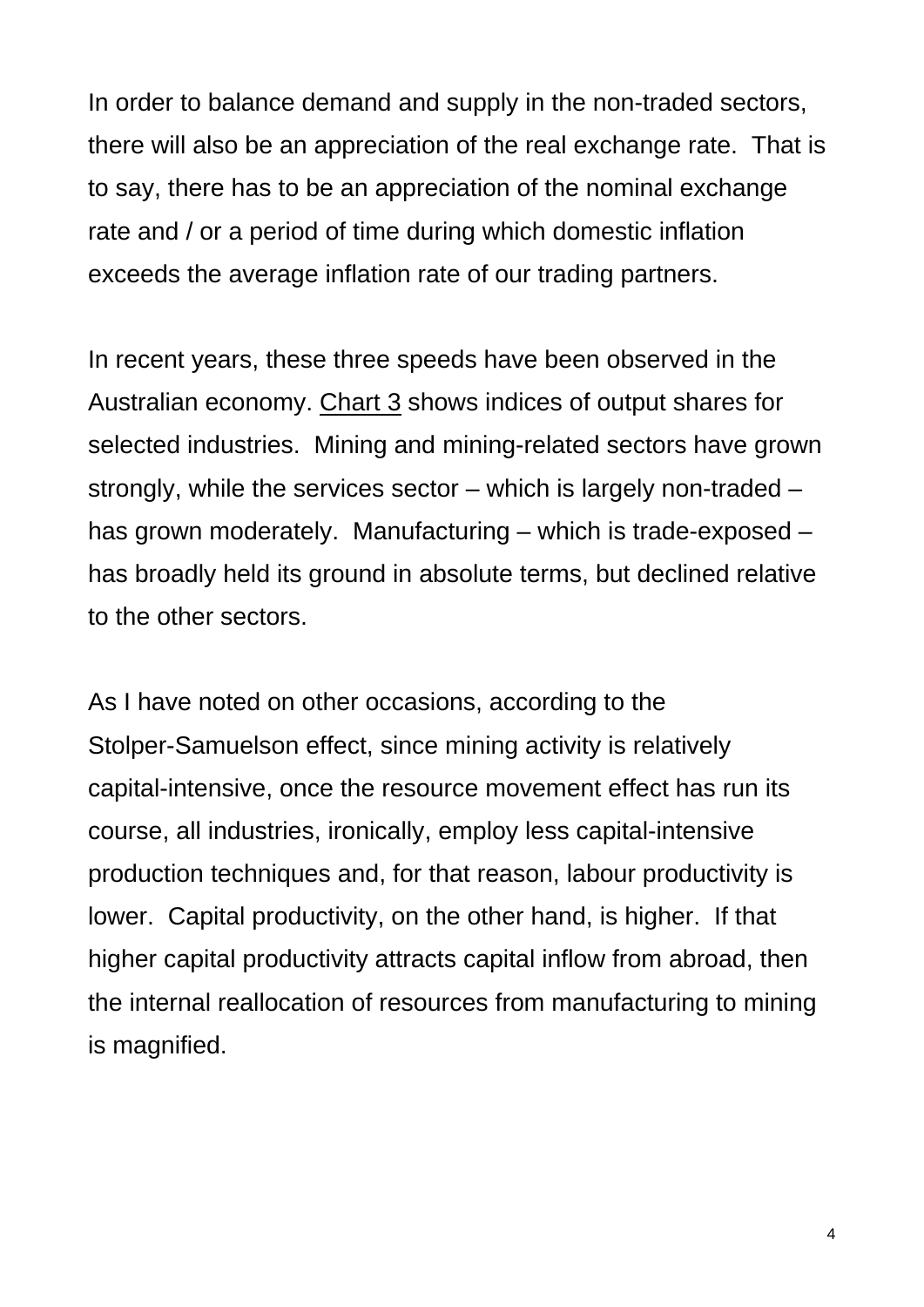#### 60 80 100 120 140 1999-00 2002-03 2005-06 2008-09 60 80 100 120 140 Mining and construction Services Manufacturing Index Index

### **Chart 3: Output shares by selected industry**

Source: ABS cat. no. 5204.0 and Treasury.

### **Will the high terms of trade be sustained?**

Given its structural implications, there is considerable interest in knowing for how long the high terms of trade, and underlying export prices, are likely to be sustained.

There are at least three relevant considerations that inform how we think about the medium-term trajectory of the terms of trade. The first of these is the global supply response to high commodity prices, the second is the long term trend of commodity prices, and the third concerns the industrial development of China and India.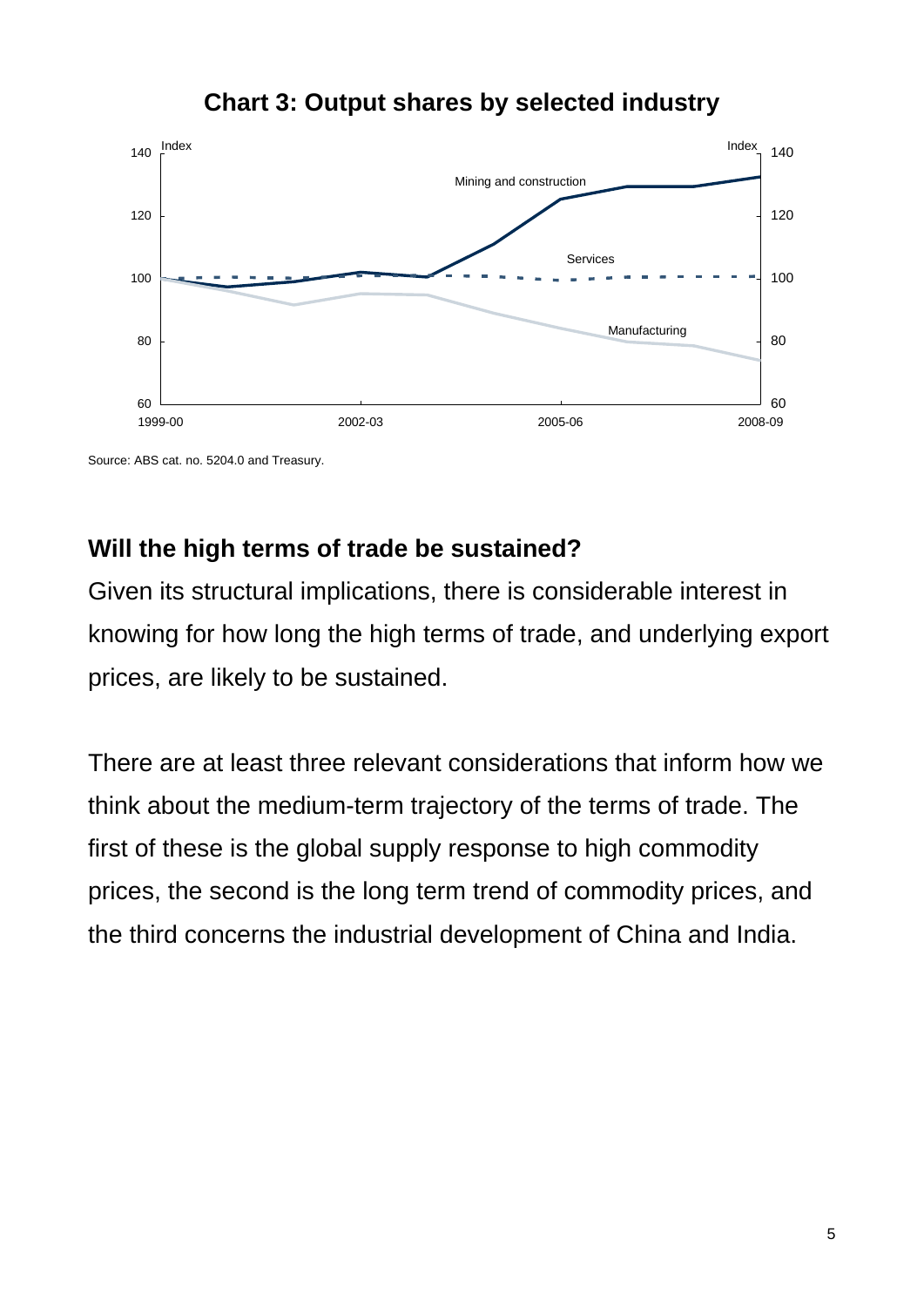#### *Global supply response*



**Chart 4: Global production of selected commodities** 

Source: British Geological Survey, various years, *World mineral production*, Keyworth, Nottingham, and Treasury.

First, let's look at the global supply response. Higher demand and higher prices induce a supply response, albeit with a time lag. As you can see from Chart 4, between 2002 and 2008 global iron ore production doubled while both coal and bauxite production increased by around 40 per cent. The five years prior to 2002 showed stagnant or only modest growth.

Sustained periods of strong prices and strengthened long-run price expectations can be expected to generate even stronger mining exploration and investment responses over time. They can also drive a reassessment of the size of global mineral reserves that are recoverable at a commercially viable rate. And technological improvements will continue to place downward pressure on extraction costs.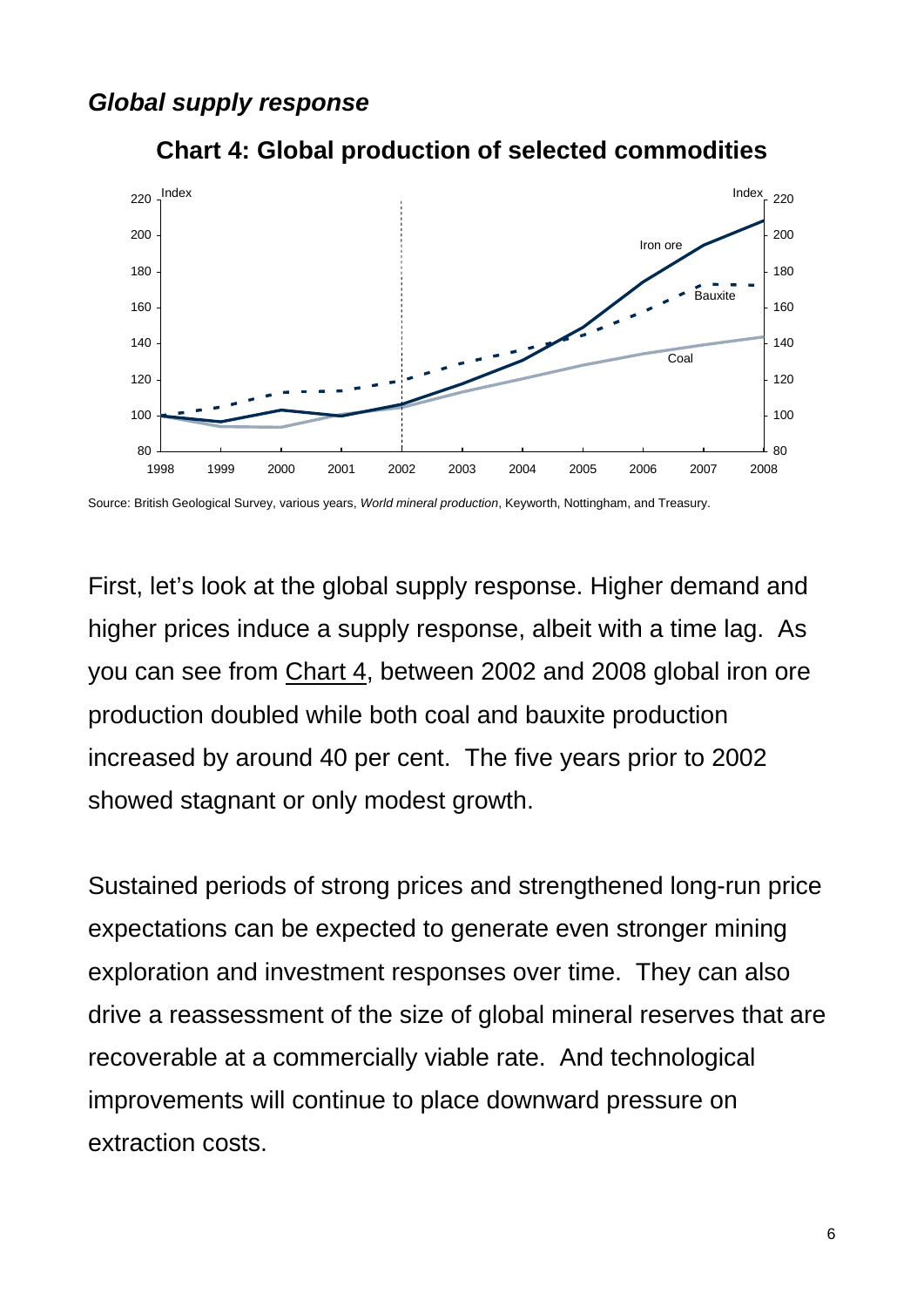Thus, the long-run supply curve can be expected to be considerably flatter than the short-run supply curve. Some of the short-run increase in prices should, therefore, be temporary – which is why the budget forecasts are predicated on the terms of trade declining by some 20 per cent over time.

### *Long term trend in real prices — Prebisch-Singer hypothesis*

The second consideration is the apparent long-term trend in commodity prices. In the decades leading up to the 2000s, the price of most non-fuel commodities showed a trend decline over time. In its 2006 World Economic Outlook, the IMF estimated that for the last half of the  $20<sup>th</sup>$  century, non-fuel commodity prices had been falling on average relative to consumer prices at the rate of about 1.6 per cent per annum. This trend is consistent with the Prebisch-Singer hypothesis.

Proponents of the hypothesis point to trend lines such as Chart 5, which show that the long-term price trend for aluminium (on the left) and for copper (on the right) has been downward sloping over the past century.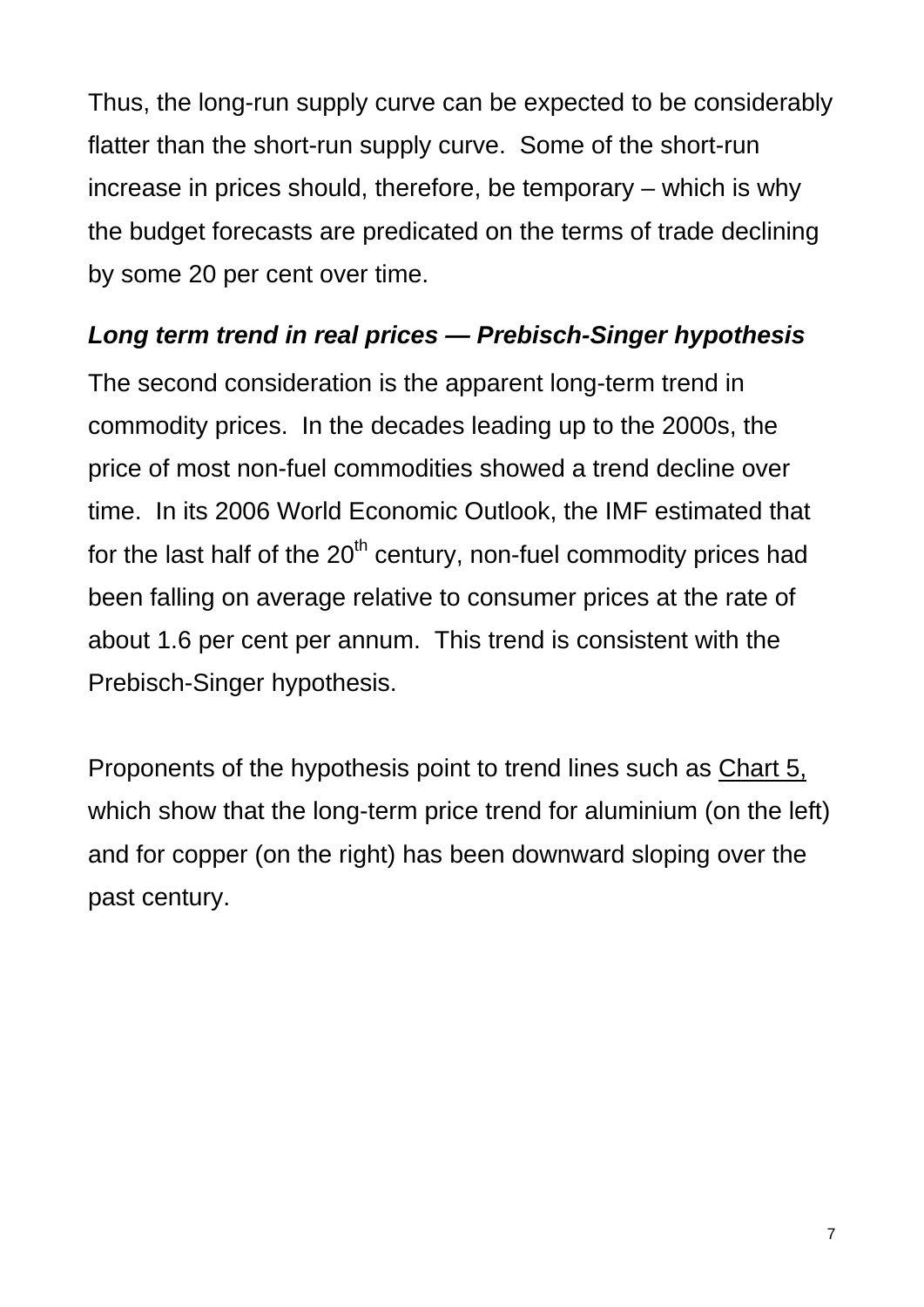

However, observed trends are sensitive to the commodity selected and the choice of time period. Thus, Chart 6 shows that in the period between 1930 and 1970, rather than a downward price trend, the copper price trended quite sharply upward, possibly reflecting the increased demand for manufacturing inputs during post-war development as well as the use of copper wire in telecommunications.

Source: US Geological Survey, Data Series 140 and Treasury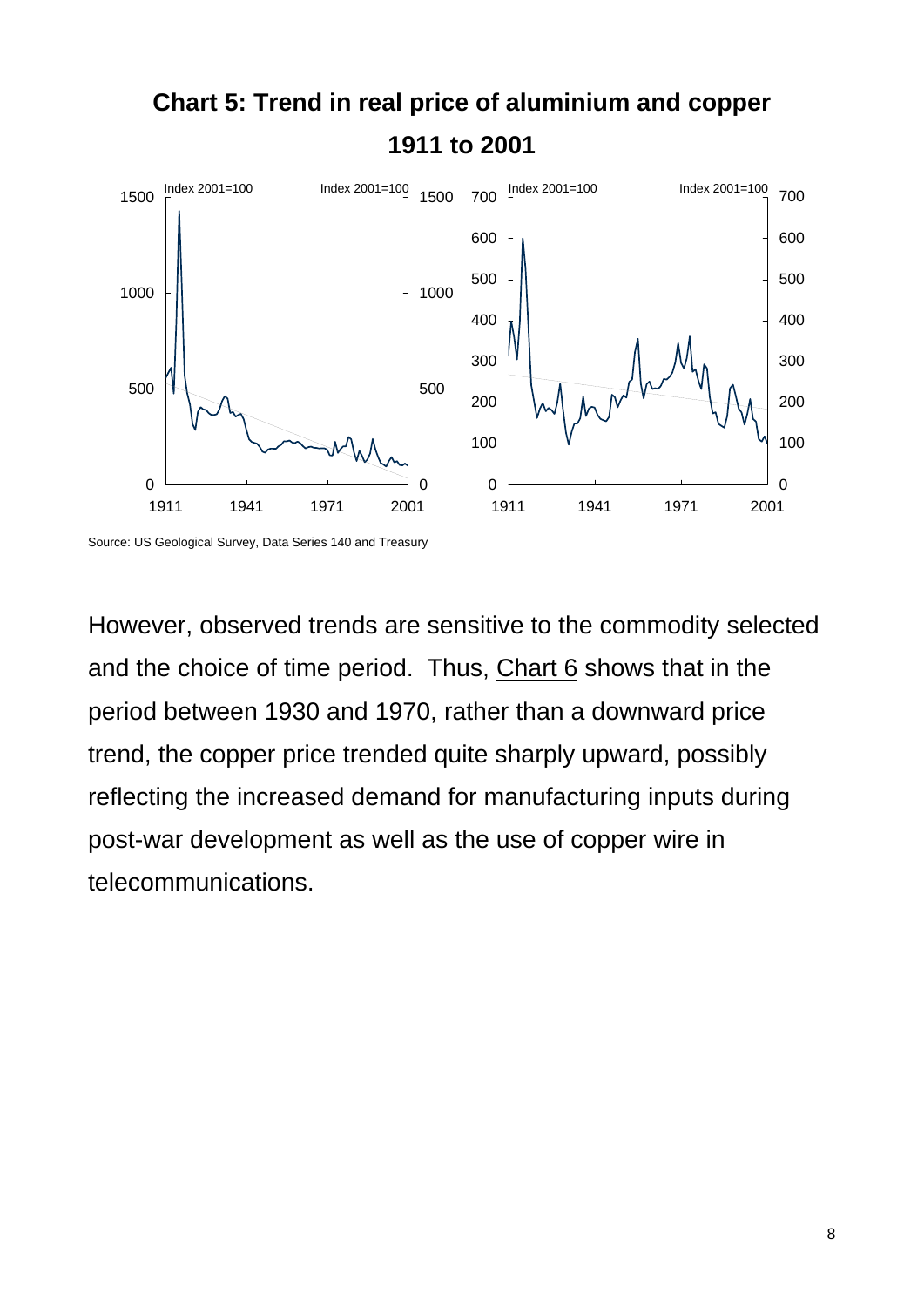

**Chart 6: Trend in real price of copper 1930 to 1970** 

Source: US Geological Survey, Data Series 140 and Treasury

Also, we cannot simply dismiss opposing theories that argue that relative commodity prices will trend upwards over time as non-renewable resources are depleted and as the marginal cost of extraction increases as producers are pushed towards the more marginal deposits. 'Peak oil' is the best known of these theories.

### *Strong and growing world demand — sustained by the development of China and India*

The third consideration when thinking about the future of commodity prices is the influence of rapidly industrialising countries like China and India. As you would know, China and, to a lesser extent India, have enjoyed a marked catch-up in per capita incomes to more developed countries. This catch-up has been a major source of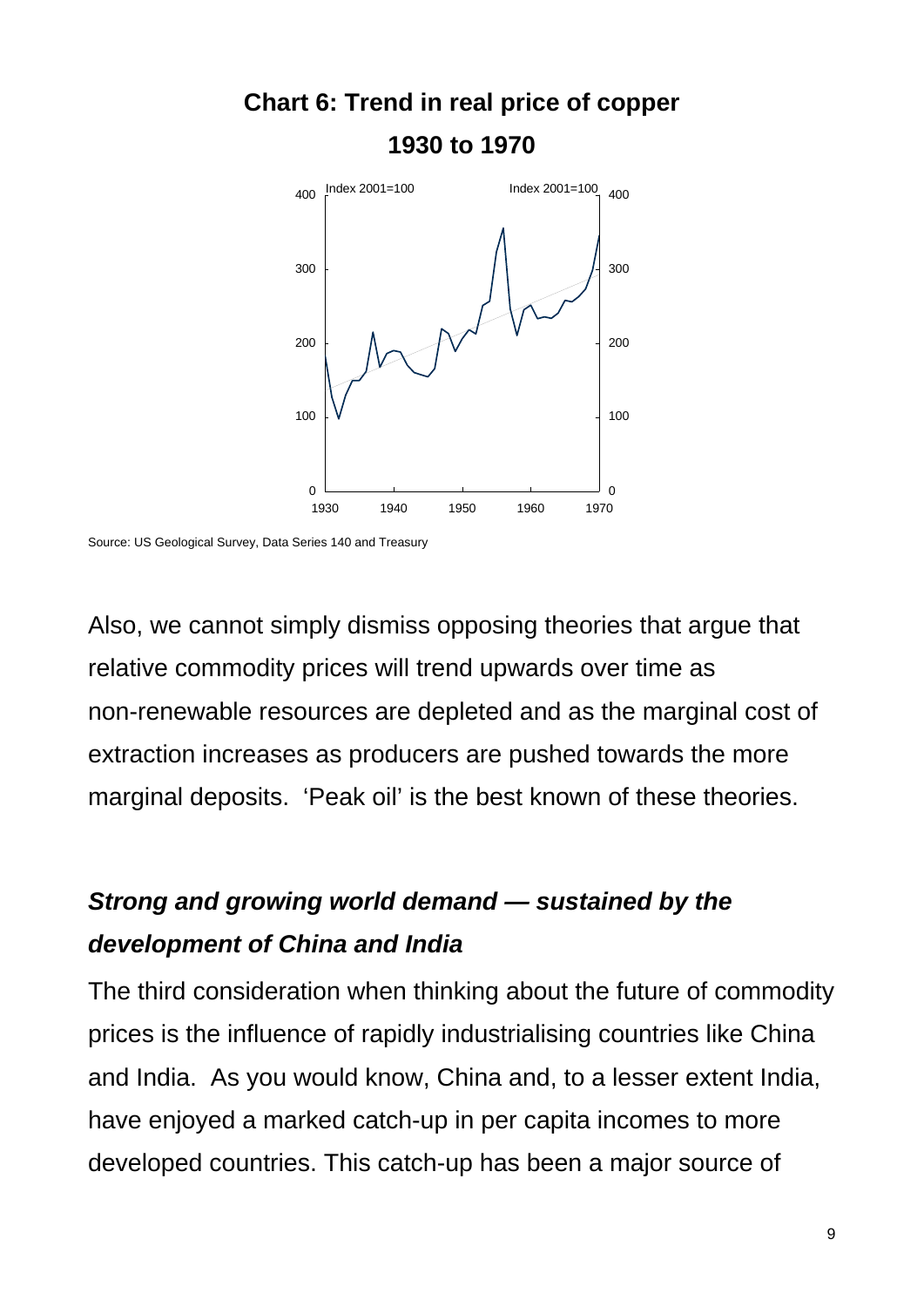growth in demand for Australia's mineral exports. But both countries still have a long way to go.

We should not be surprised if China and India do catch-up. If we take a look at very long-run cross-country comparisons, it is the current situation that is historically unusual. And when I say 'long run' we are talking about centuries. GDP and population estimates constructed by the late Angus Maddison, a pioneer in the field of economic history, are enlightening. Using his estimates, Chart 7 shows shares of world GDP for a group of selected countries.





Source: Maddison A, 2007, Contours of the World Economy I-2030AD, Oxford University Press

For the first 1,700 to 1,800 of the 2,000 years shown, China and India's share of world GDP may have been greater than that of western Europe and the US. Two or three centuries ago, their share of world GDP began to decline as the industrial revolution took hold in the west. Only in the last four decades has China and India's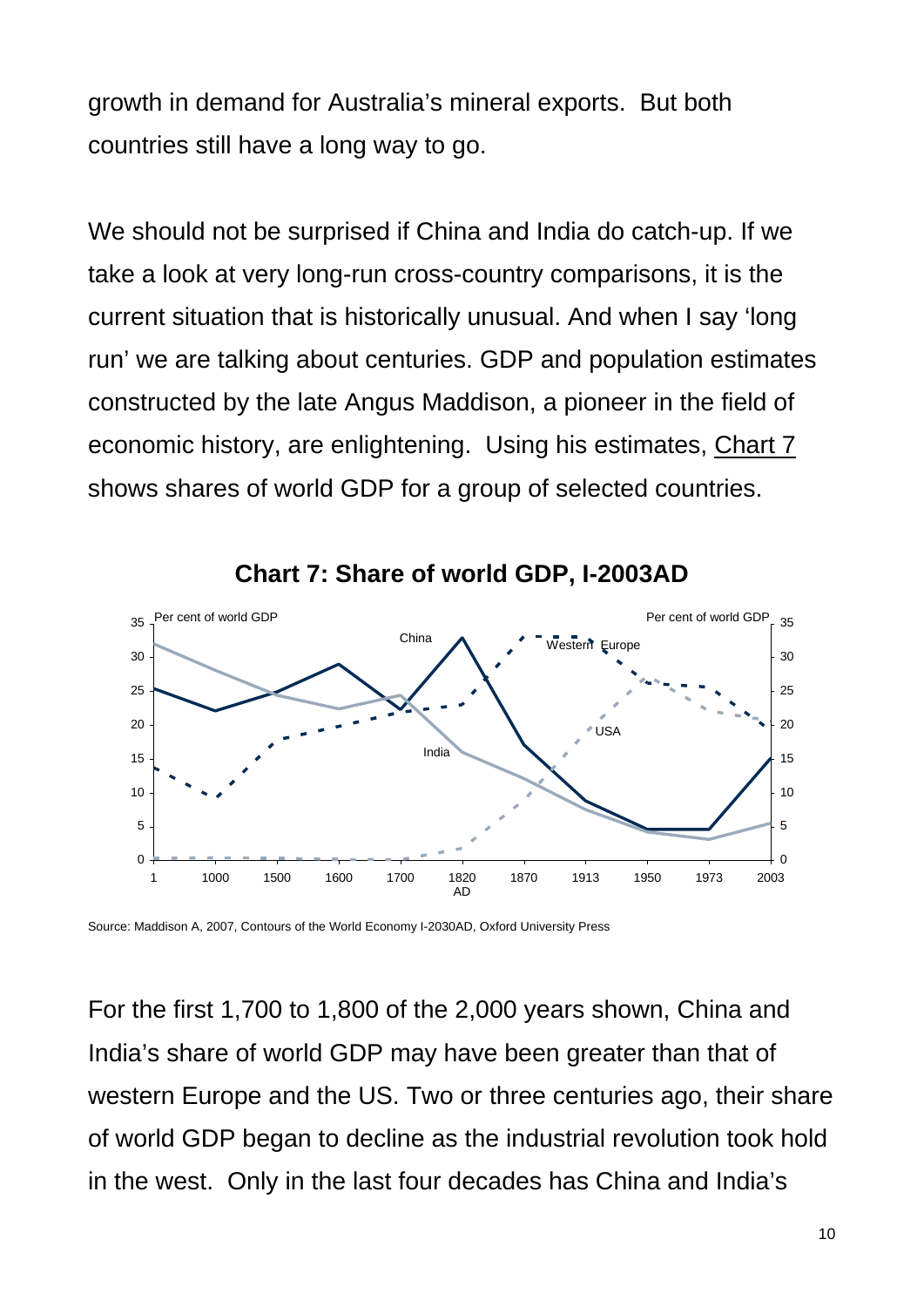share of world GDP rebounded strongly. Both have the potential to revert to something close to pre-18<sup>th</sup> century GDP shares in coming decades.

That is not to say that the catch-up of China and India is certain – only that it is certainly possible.

Another important point to note is that looking at aggregate GDP figures tells only part of the commodity demand growth story. Other important factors include the structure of economic activity, a country's stage of development and the types of commodities used to support these activities.

The IMF's 2006 World Economic Outlook concluded that the consumption of metals typically grows with income until incomes reach about \$15,000 to \$20,000 per capita (in PPP adjusted US dollars) as countries go through a period of industrialisation and infrastructure building. At higher incomes, growth typically becomes more 'services driven' and the growth in the use of metals per capita tends to stagnate.

Chart 8 plots the consumption of copper and steel per capita (the vertical axis) against real GDP per capita (the horizontal axis) for selected countries. Note that measured 'consumption' in this case includes metals used to produce goods for export. For advanced countries like the US and Japan, the consumption of copper and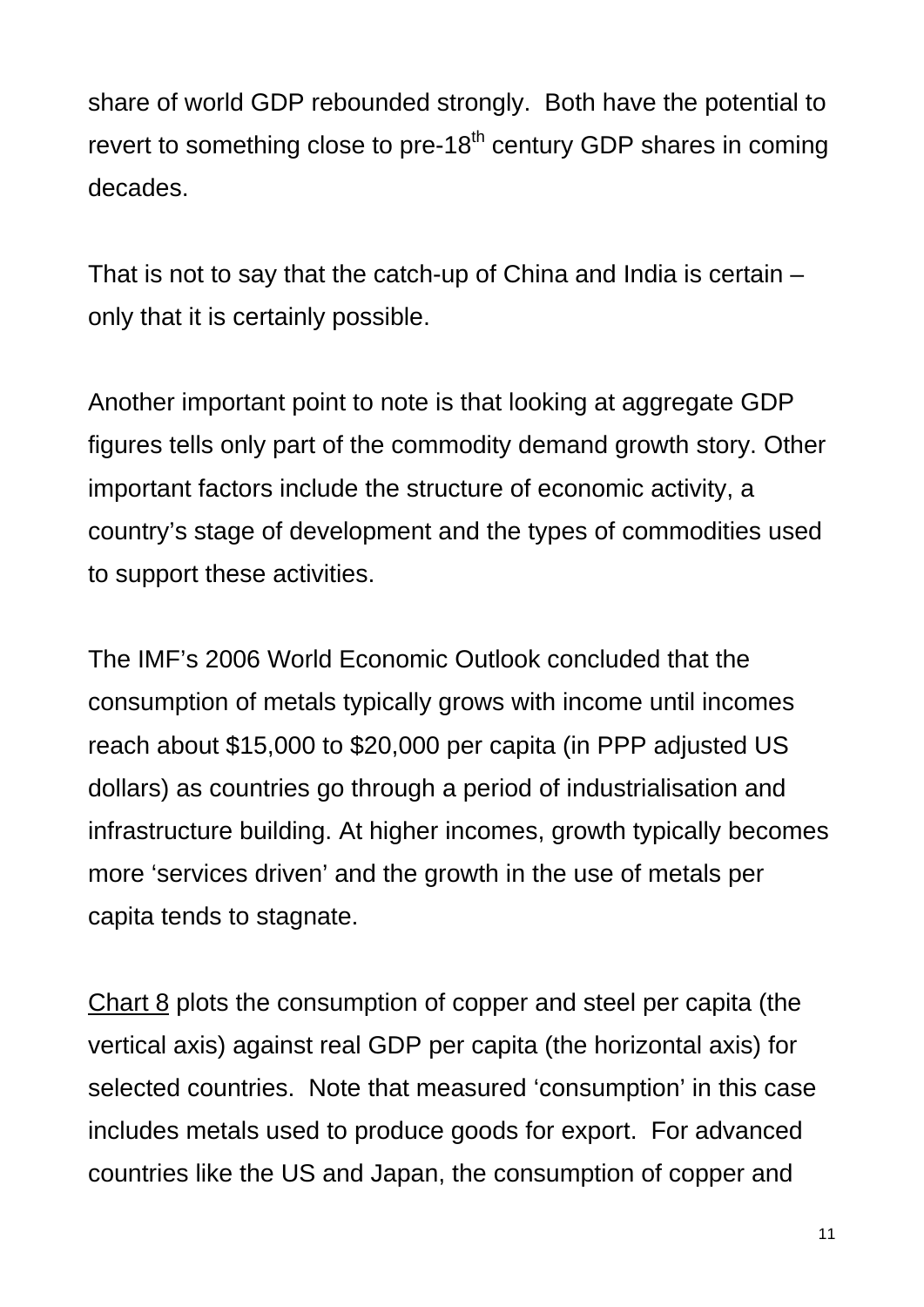steel per capita has stagnated as real GDP has grown. The major exception to this trend is South Korea, where steel consumption has continued to grow because industrial production and construction is a dominant part of their economy.

## **Chart 8: Consumption of copper (LHS) and steel (RHS) per capita against real GDP per capita 1974-2004**



Note: Steel consumption data for all countries are for 1974 2004 except for India (1980 2004). For US and Japan, copper consumption data are 1960 2005, 1965 2005 for South Korea, and 1962 2005 for China. India's per capita consumption of copper is less than 1kg. Source: IMF, Steel Statistics Yearbooks and Treasury.

GDP per capita (in PPP adjusted US dollars) for China and India were at around \$8,000 and \$3,000 respectively in 2009. So the potential for substantial catch-up by China and India in non-rural commodity consumption is high.

### **Policy implications**

Taking these three considerations together, we have at least reasonable grounds for believing that strong world demand for Australian commodities and of high terms of trade will be sustained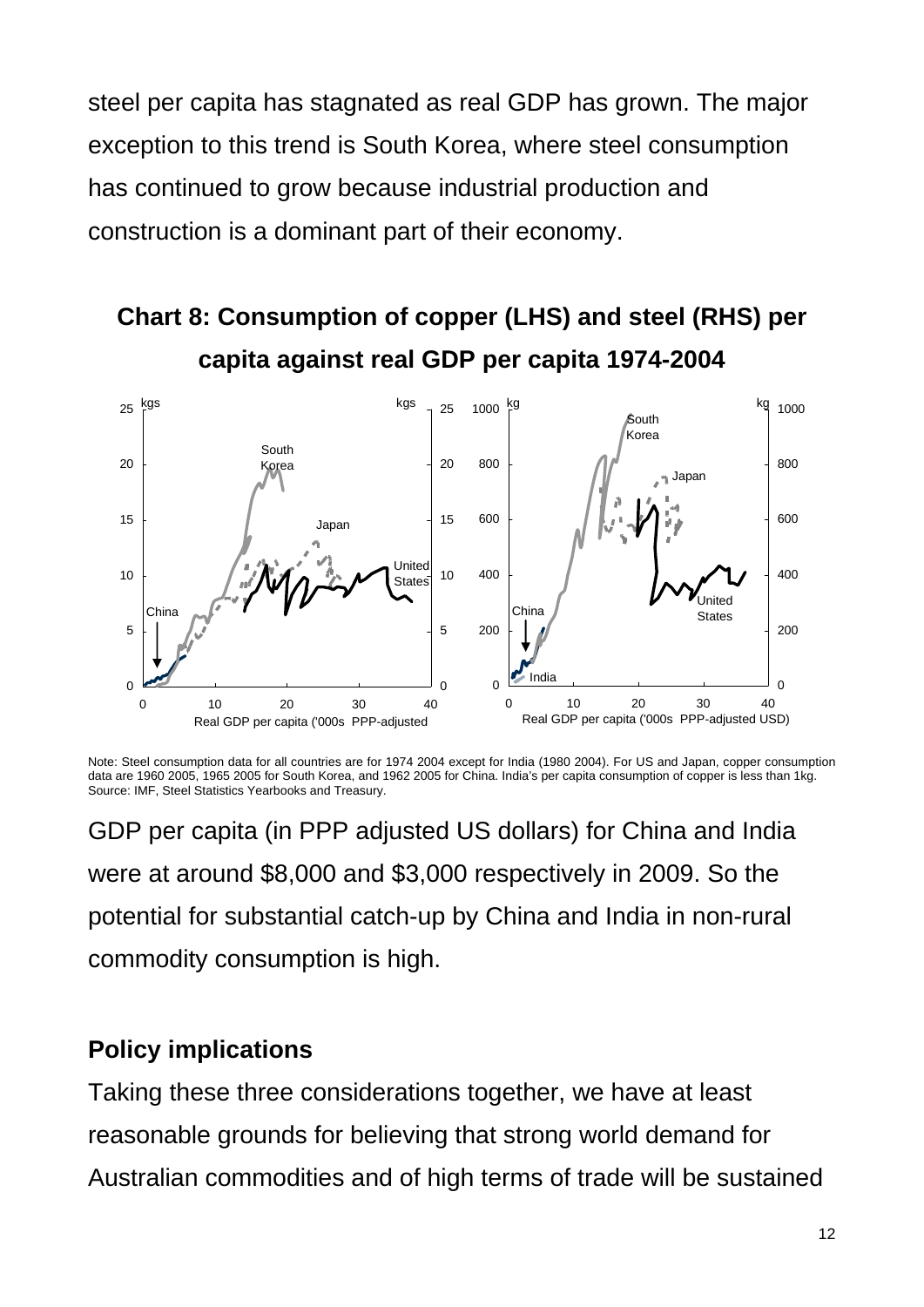for some time, accepting that the duration of the period of elevated terms of trade is subject to a high degree of uncertainty.

What, then, are the policy implications?

### *Dutch Disease*

l

Structural change in the economy is most obviously desirable to take full advantage of the income gains from high export prices. Allowing, rather than impeding, workers and investors to take advantage of improved returns to their labour and capital should be welfare enhancing.

However, there have been longstanding concerns, as far back as I can remember, about Australia becoming simply a 'quarry to the world'. These concerns around specialisation and de-industrialisation have been pejoratively labelled 'Dutch disease', a term coined by *The Economist* magazine in 1977 in discussing the adverse effect on the Dutch economy of North Sea oil and gas.<sup>[1](#page-12-0)</sup>

The typical Dutch disease concern is that a radical contraction in manufacturing leads to a hollowing-out of the economy in respect of skills, value-adding and know-how, and the loss of a sector that might generate significant spillover benefits for the rest of the

<span id="page-12-0"></span><sup>&</sup>lt;sup>1</sup> 'The Dutch disease', *The Economist*, The Economist Newspaper Limited, 265, p82-83, 1977. This phenomenon is also known as the 'Gregory effect' due to the work of Australian economist Robert Gregory, Gregory R (1976), 'Some implications of the growth of the mineral sector', *Australian Journal of Agricultural Economics*, vol. 20, no. 2, pp. 71–91.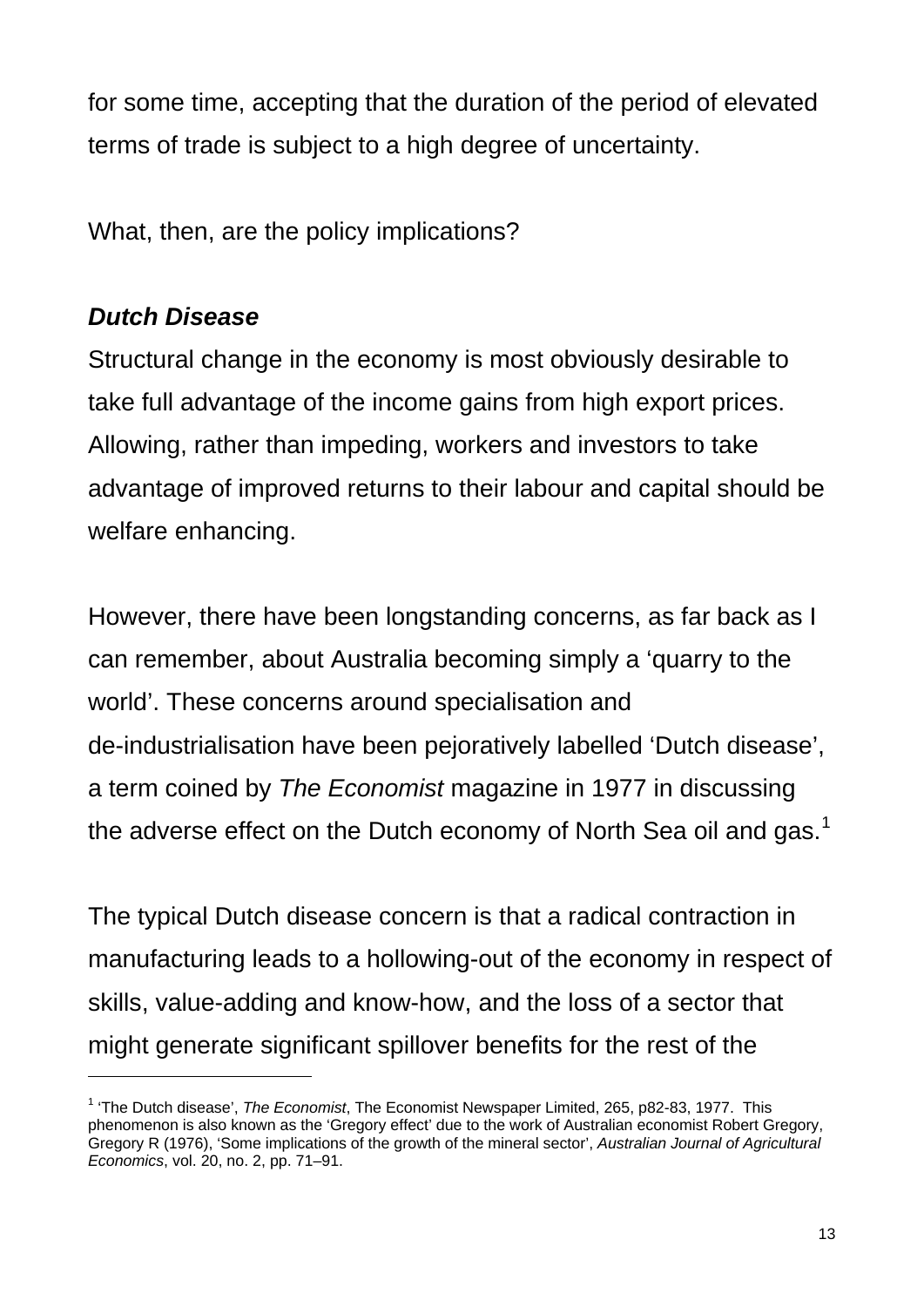economy. There is a related concern about the risks of an undiversified economy.

In respect of Australia, these concerns may, at times, be a little overstated.

The evidence of lost positive spillovers from an expansion in Australia's minerals sector is not obvious. Mining exploration and production in Australia is highly skilled. It generates its own positive spillovers. For example, there are Australian firms that develop software for geological exploration and the modelling of mine operations. Potentially, as the world's mineral production is pushed towards more marginal deposits that are more costly or difficult to extract, Australia's comparative advantage in mining services will become even more valuable.

Even if there was hard evidence of relatively greater spillovers elsewhere, the appropriate policy response might be to target such spillovers directly, as governments do with assistance for research and development.

In addition, there is strong cross-country evidence that human capital accumulation and mineral resource abundance are positively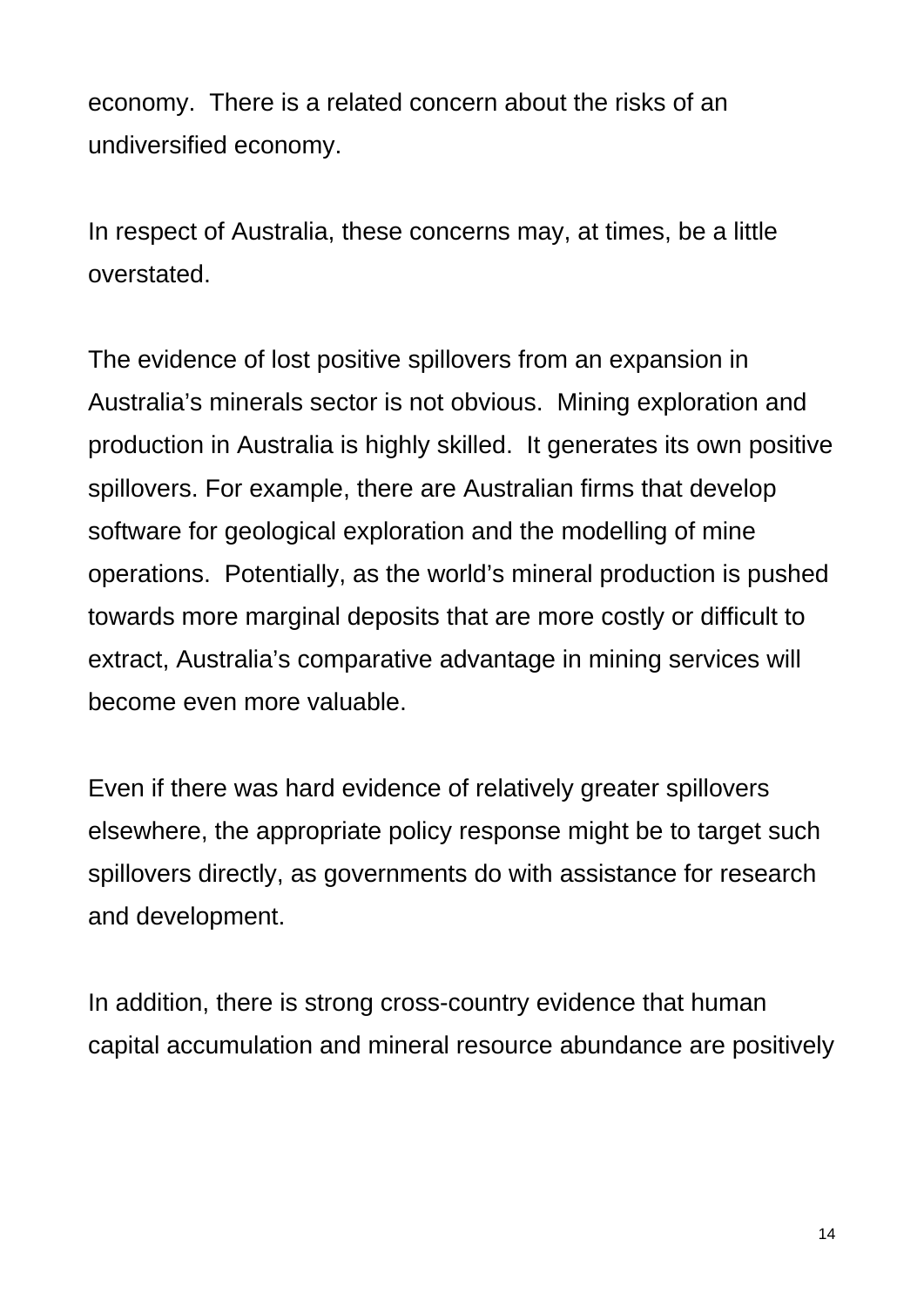correlated. $2$  An explanation for this is that the governments of resource-rich countries have invested resource revenues in education as a means of sustaining long-term returns to the population. Of course, in order to do so, they need adequate resource revenues.

We have reason to be suspicious of sectoral doomsday predictions. In the last four decades, numerous predictions have been made of large scale unemployment and the death of manufacturing decrying deregulation, tariff cuts and mineral booms. $^3$  $^3$  I remember, too, being told in the mid-1980s, how the gold mining industry would not survive the removal of its complete exemption from income tax, and how taxing windfall profits from gold mining would destroy thousands of jobs. The dire predictions of the past have not eventuated and it is unlikely that similar predictions today will fare any better.

### *Fiscal policy*

 $\overline{a}$ 

So how does fiscal policy fit in the current environment?

Ideally, we would want fiscal policy settings that work well for different terms of trade scenarios. But the appropriate fiscal policy

<span id="page-14-0"></span><sup>2</sup> Stijn JP, 'Natural resource abundance and human capital accumulation', *World Development*, 34(6), June 2006, 1060-1083

<span id="page-14-1"></span> $3$  Incidentally, tariff reductions and mineral booms share similar macroeconomic properties: Gregory (1986) ibid.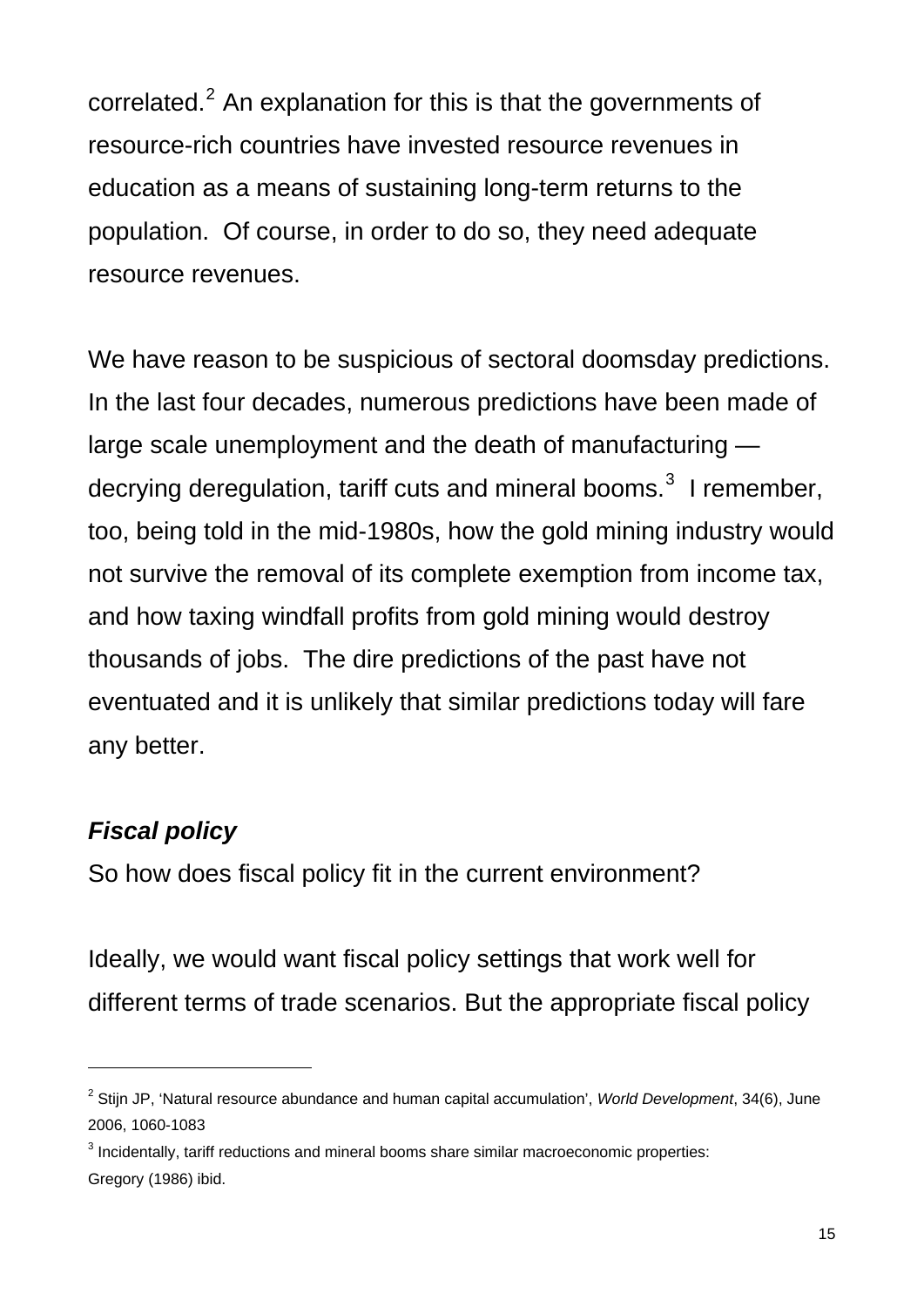response to a terms of trade shock generally depends on its extent and duration. That is to say, whether the terms of trade shock is considered permanent or temporary might affect how we think about the government component of the spending effect.

If the commodity cycle is synchronised with the macroeconomic cycle, then the spending of a tax revenue windfall would amount to pro-cyclical fiscal policy. In an economy operating at close to full capacity, some amount of private sector activity would be crowded out - through higher factor prices, higher interest rates or an even higher nominal exchange rate.

Increased expenditures in response to a temporary revenue surge risk a structural deterioration in the fiscal position unless the higher level of spending can be reversed quickly once the boom is over.

In general, though, the automatic stabilisers — that is, those parts of revenue and government expenditures that move with the economic cycle — should be allowed to operate freely. I note that the IMF, in reflecting on the global downturn, has suggested there is scope for countries around the world to adopt instruments including well designed taxes - that enhance automatic stabilisation.<sup>[4](#page-15-0)</sup>

<span id="page-15-0"></span><sup>4</sup> Blanchard O, Dell'Ariccia G and Mauro P, 'Rethinking Macroeconomic Policy', *IMF Staff Position Note*, February 2010.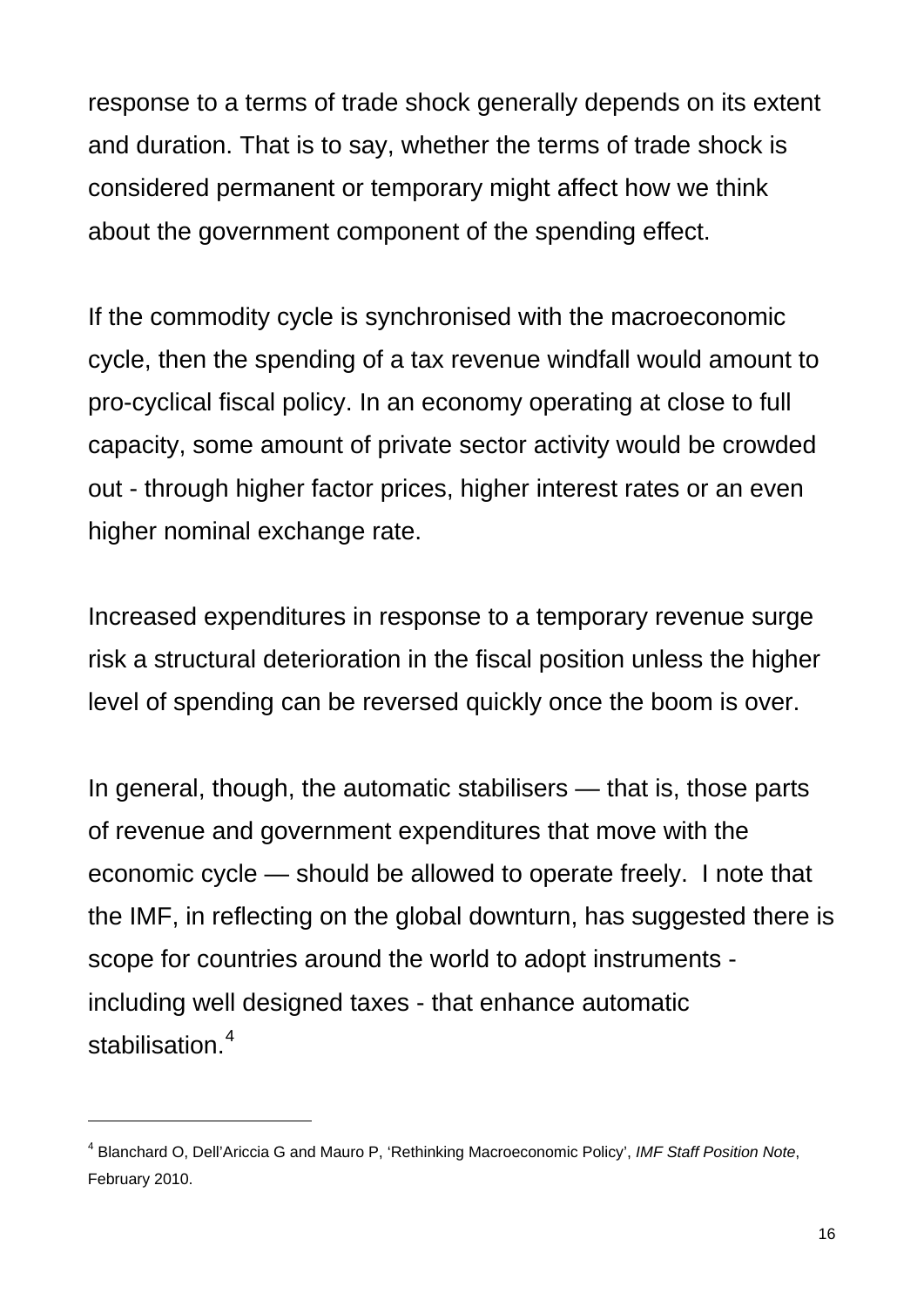In this regard, a switch from royalties to rent-based charges or taxes applying to mining profits makes sense, as rent taxes are more responsive to the economic cycle. Having a relatively volatile and counter-cyclical rent tax residing with the Commonwealth, with the States having access to a relatively stable revenue stream to support public infrastructure spending in a downturn also makes sense from a macroeconomic perspective.

And allowing the budget balance to improve during periods of strong growth supports monetary policy and helps to provide the necessary fiscal space to run deficits during periods of weak growth.

All of this is pretty obvious to students of macroeconomics. But its implementation is not as easy as it might sound. It can be difficult to build big surpluses during the years when the 'rivers of gold' are flowing. There will be pressure to spend. Governing budget surpluses at such times can be especially difficult.

But it is not impossible either, as evidenced by Chile, where counter-cyclical fiscal policy is written into law.<sup>[5](#page-16-0)</sup> Chile is much more reliant on commodity exports even than Australia. In mid-2008, Chilean authorities resisted pressure to spend the soaring receipts from high copper prices. When copper prices dived as the global

<span id="page-16-0"></span><sup>5</sup> Frankel J, 'The natural resource curse : a survey', *NBER Working Paper Series,* March 2010.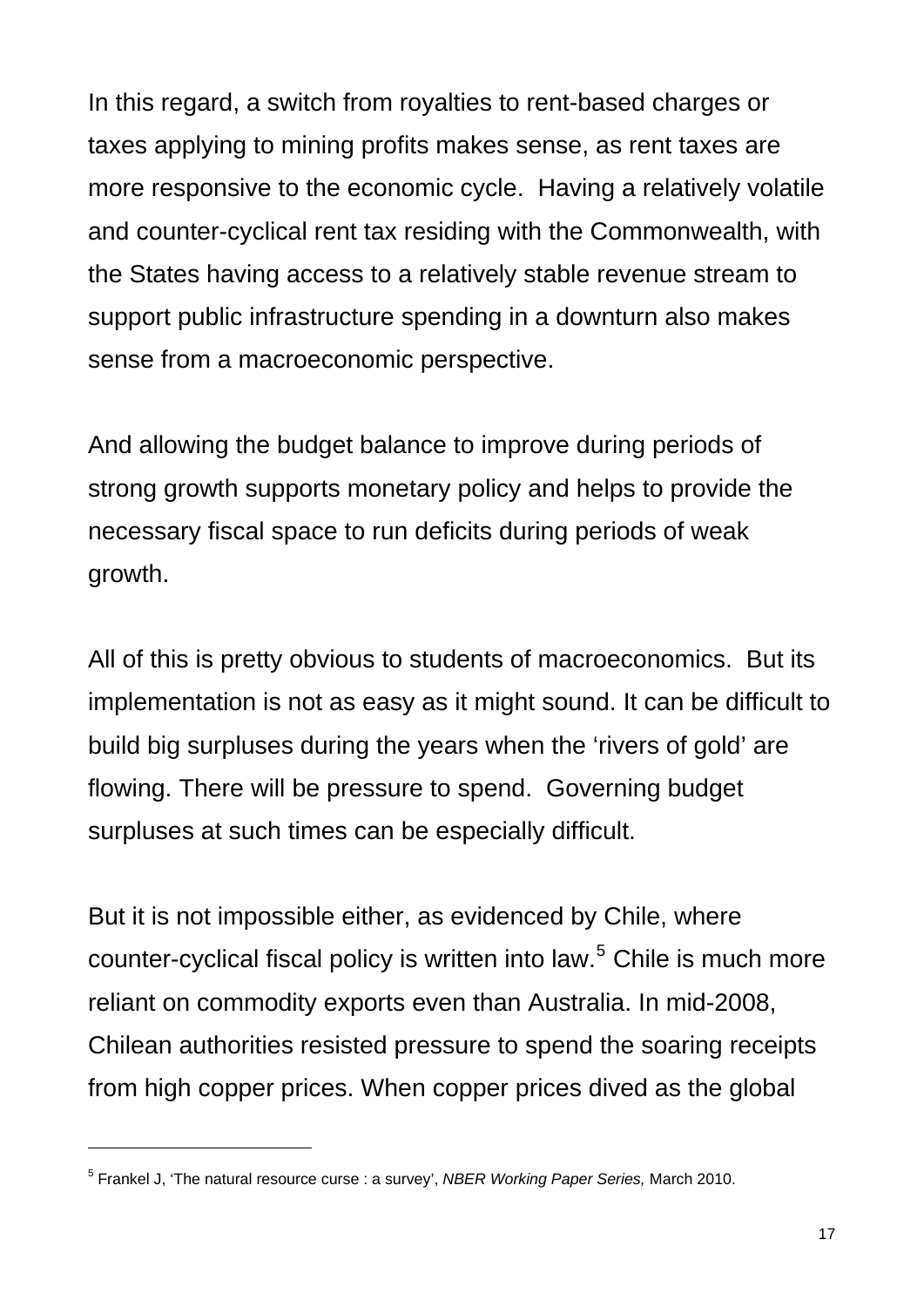downturn hit, the Chilean authorities were able to increase spending sharply, financing a large fiscal stimulus with assets acquired from copper receipts.

As was the case here, the stimulus moderated the downturn.

For reasons given earlier, since it is likely that a substantial part of the increased income flowing from our elevated terms of trade will be sustained for some time, the persistent accumulation of surpluses in our case would likely be quite prolonged.

Persistent budget surpluses imply tax rates that are structurally higher than they need to be to finance current spending. And taxes can affect long run growth. The size of the tax-induced welfare loss depends on the choice of tax base and its structure.

If high inefficient taxes are maintained and a structural surplus is depleted through higher spending, there is the potential for a second set of deadweight costs — on the spending side. Especially as an economy approaches full capacity, it is important to keep in mind that the case for a government spending initiative has to confront both the opportunity cost of the proposed initiative – whether there is an alternative initiative of higher quality – and the cost of holding tax rates higher than they might otherwise be.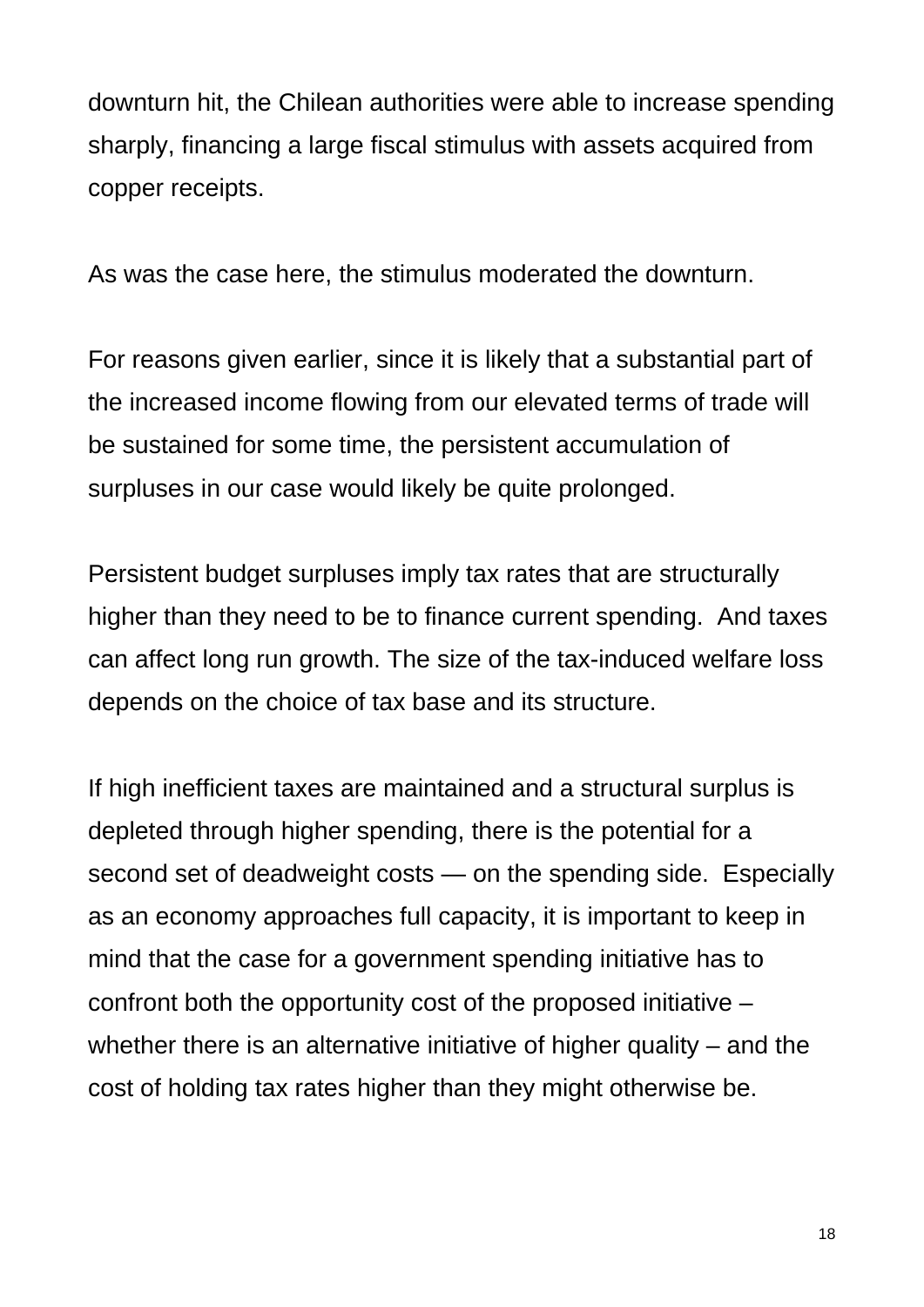### *Sovereign wealth funds*

There has been some debate over whether Australia should have a sovereign wealth fund as part of its fiscal policy. Since the term 'sovereign wealth fund' can mean different things to different people, I will define a sovereign wealth fund as a fund set up by the governing authorities in response to the tax revenue raised from the extraction and sale of non-renewable natural resources, with one or more of the following objectives:

- revenue stabilisation (shielding the budget from revenue volatility);
- saving for the future (consumption smoothing);
- imposing discipline on current government expenditures; or
- investing abroad to sterilise large foreign exchange inflows to limit the extent of nominal exchange rate appreciation.

Depending on what the key objectives are, these funds are typically called stabilisation or savings funds.

I don't want to pre-empt a debate on these matters. But I will make a few observations.

First, if the revenue surge is regarded as likely to be long-lived, the alternative of tax cuts – permitting the private sector to make its own saving and investment decisions – should always be considered first.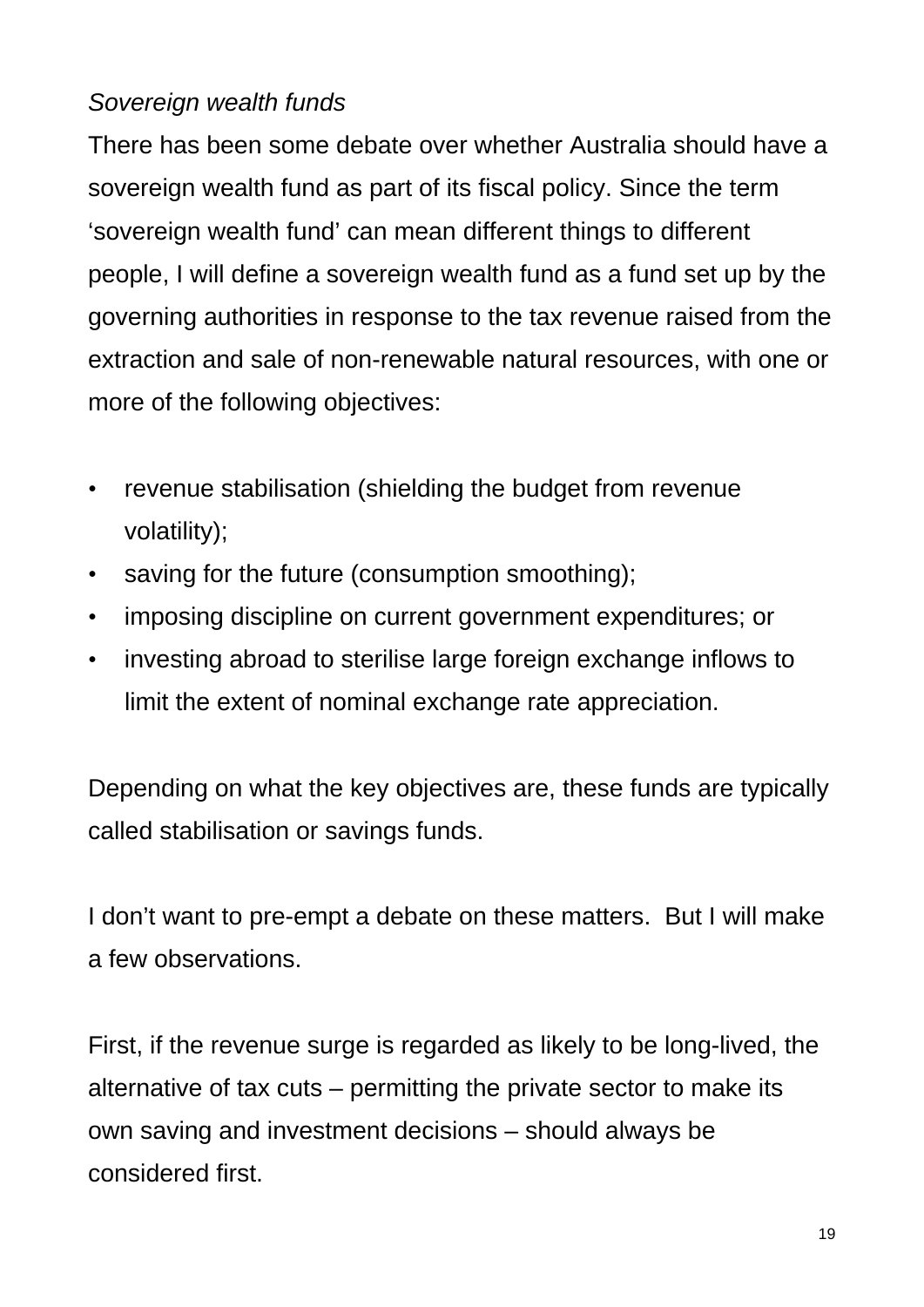Second, of the various objectives, the proposition that a sovereign wealth fund can be used to impose discipline on government spending is most problematic. Sovereign wealth funds that have been in place around the world have not been as effective in imposing spending discipline as many seem to believe. IMF research has found that there is no statistical evidence that such funds impose any effective expenditure restraint. $^6$  $^6$  Even if rules are put in place to restrict access to the fund, in the absence of liquidity constraints, a government that wants to finance an increase in current spending can borrow against the security of the fund. Money is, after all, fungible.

Third, stabilisation, consumption smoothing and exchange rate sterilisation are not dependent upon having a sovereign wealth fund. That is to say, these objectives could just as well be achieved within the context of the overall budget strategy.

Fiscal stabilisation can be achieved without drawing on a sovereign wealth fund, as demonstrated in Australia's response to the global financial crisis and international recession.

Consumption smoothing can alternatively be achieved in the Australian context by investments in human capital and high quality

<span id="page-19-0"></span> $^6$  Davis J, Ossowki R, Daniel J and Barnett S, 'Stabilisation and Savings Funds for Nonrenewable Resources, Experience and Fiscal Policy Implications', Occasional Paper 205, IMF, 2001.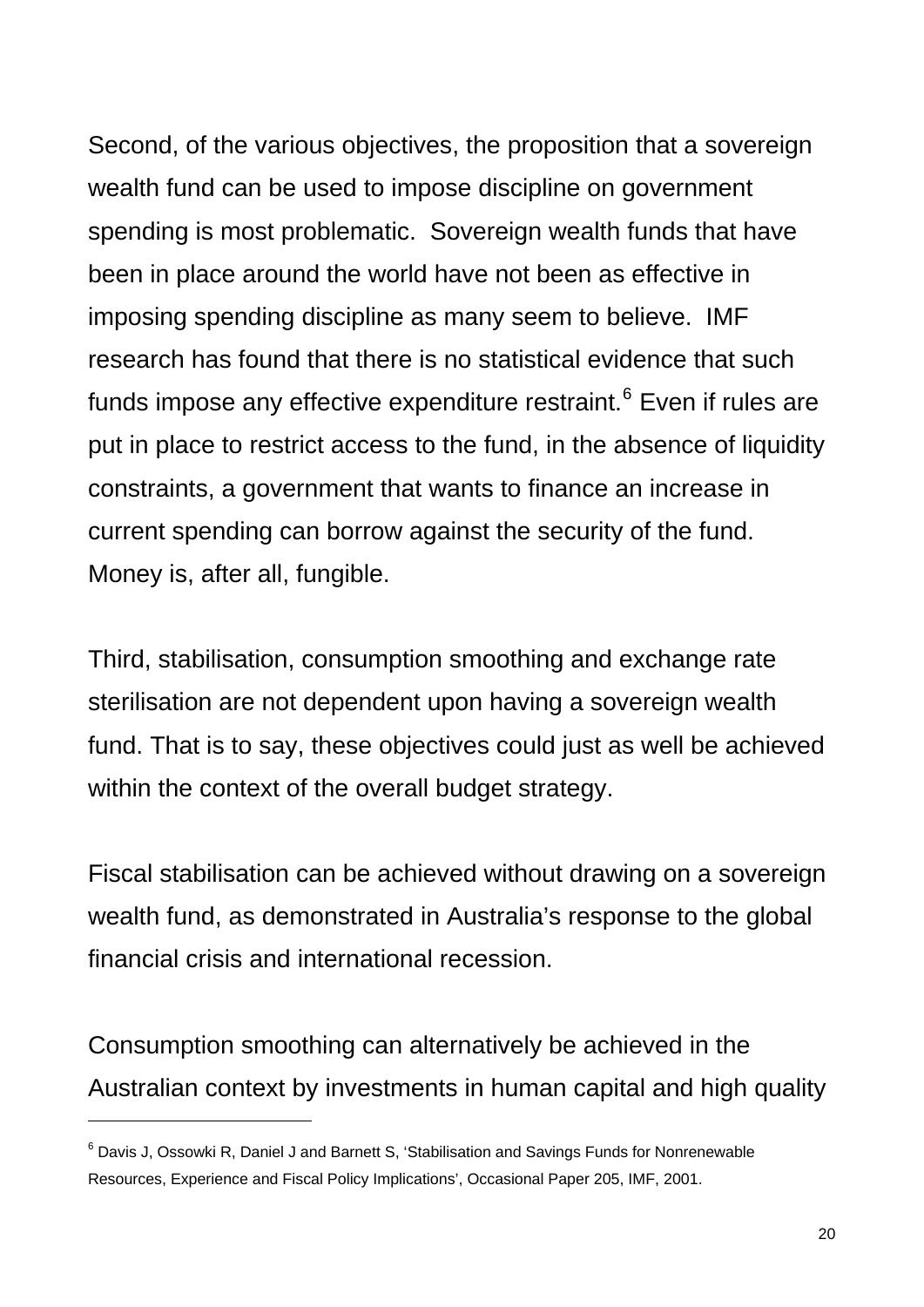public infrastructure or through contributions to individuals' superannuation accounts.

And a country experiencing large gross flows, both inward and outward, of both equity and debt, doesn't have to take an explicit decision to invest the proceeds of fiscal surpluses in foreign assets in order that those surpluses put downward pressure on the nominal exchange rate. That is, using budget surpluses to repay debt, or even to purchase another financial asset domestically, would have the same effect.

### *Resource rent tax*

So where does a resource super profits tax (RSPT) fit in this picture?

Australia is fortunate to have an abundance of natural resources. These natural resources are assets belonging to all Australians, including Australians not yet born. Where we undercharge for the exploitation of these resources the wealth of current and future Australians is eroded. At present, the charging is effected by a plethora of distorting excises and royalties levied by the Commonwealth, State and Territory governments. In general, royalty adjustments have not kept pace with the value of our resources. Yet there are also many mining projects that are close to being unprofitable but which nevertheless make substantial royalty payments to State governments.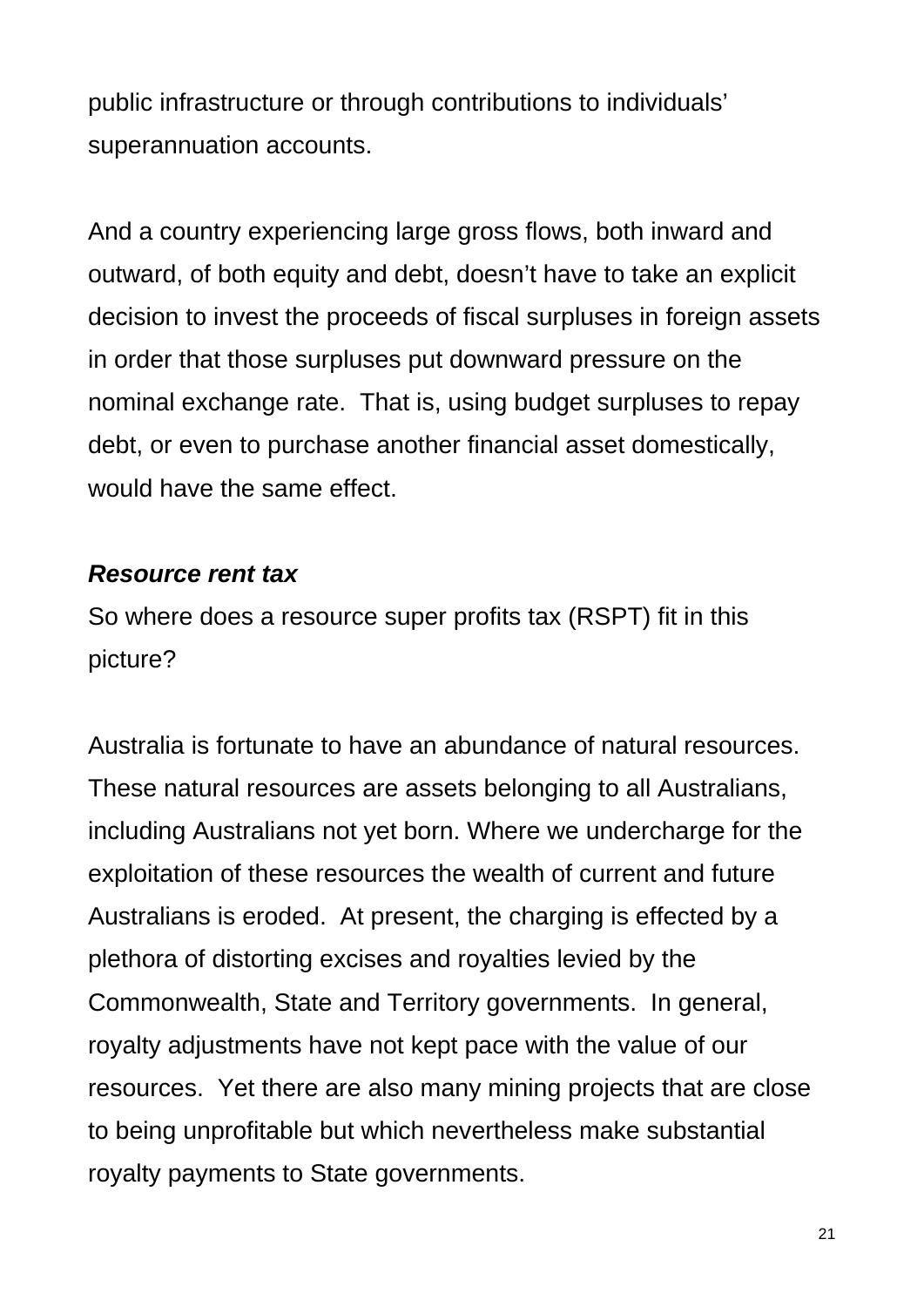A better designed, more efficient, approach to charging for the exploitation of Australia's natural resources should be able to raise more revenue — that is get a better return for the community while still attracting more investment. That, after all, is what would make it tax 'reform' rather than just a change in the level of taxes.

The tax review panel recommended that the current royalty based charging arrangements should be replaced with a resource rent based tax. The panel's preferred approach is based on the Allowance for Corporate Capital (ACC), which was proposed by Boadway and Bruce (1984), and is well known to public finance people.

The ACC is part of a small family of taxes which tax only economic rent. Unlike royalties, which tax gross receipts, the ACC, by taxing only economic rents, or supernormal profit, does not distort production and investment decisions. Further, because it is a tax on rents, it should have no impact on prices.<sup>[7](#page-21-0)</sup>

The ACC recommended by the panel, and subsequently accepted by the Government in the form of the RSPT, would represent

<span id="page-21-0"></span> $7$  The ACC, like the Brown tax is a source based tax. While a source-based tax on economic rents does not distort real investment decisions at the intensive margin, it may affect the location decisions of multinational firms earning firm-specific (and hence mobile) rents.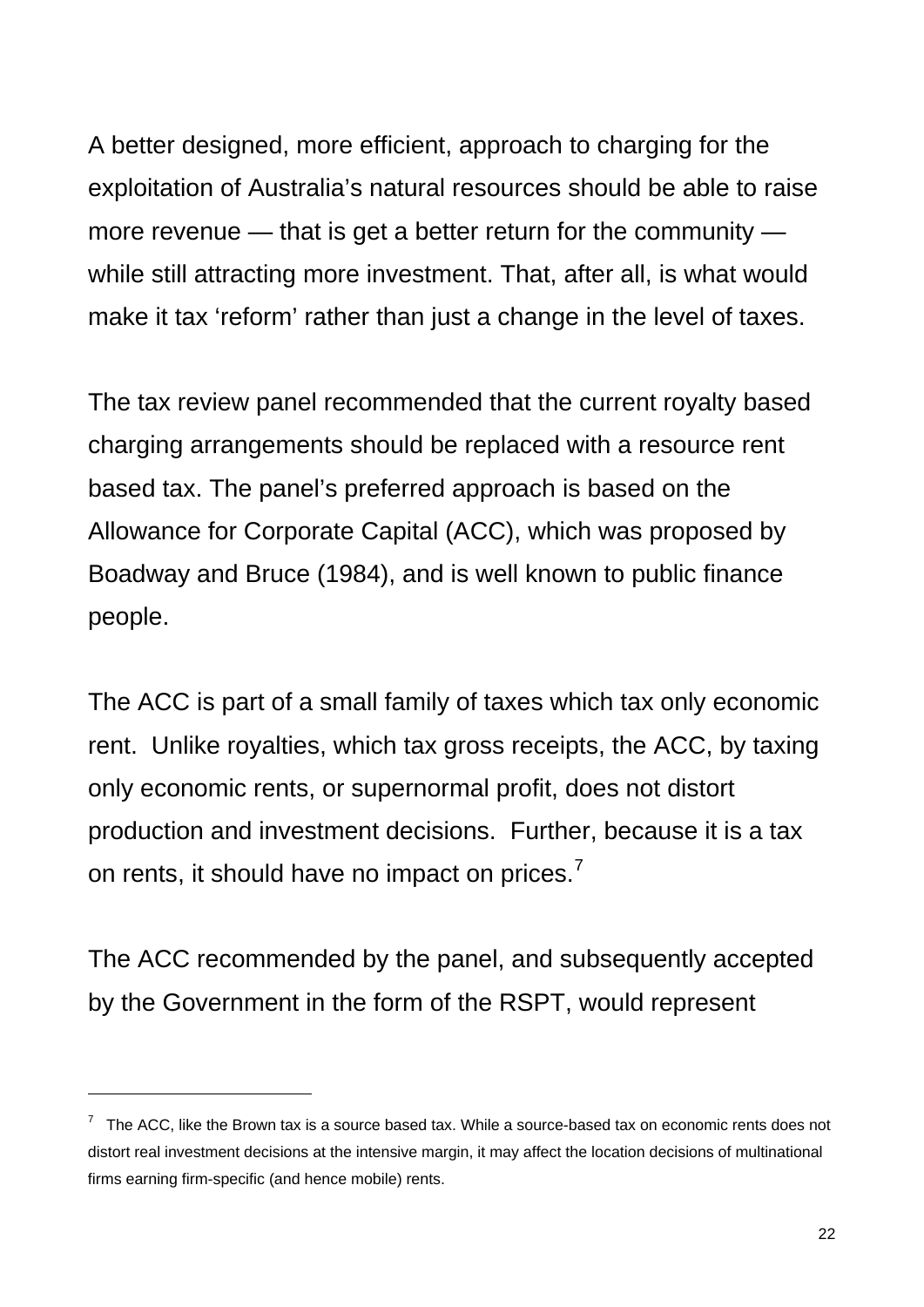world's best practice in charging for the exploitation of nonrenewable natural resources.

I know that some of you would have found some of the commentary surrounding the Government's proposal a little confusing. And its theoretical basis would not be familiar to all of you. So I'll spend just a few minutes on that topic. In passing, I should note, however, that some financial market economists obviously do 'get it' – Michael Blythe and his team from CBA in particular. If you haven't had a look at their very clear presentation of the issues, then I would encourage you to do so.<sup>[8](#page-22-0)</sup>

In concept, the point of departure for the RSPT is the pure Brown tax.

The Brown tax is a pure rent tax, in which investments can be expensed, or written off immediately and a refund provided for the tax value of any negative cash flow — in this way the government effectively finances a share of the investment equal to the tax rate. The government receives the same share of all future net cash inflows. Hence, the government is, effectively, a silent partner in the investment, sharing in costs, risks and returns.

<span id="page-22-0"></span><sup>&</sup>lt;sup>8</sup> See [http://www.commbank.com.au/business/campaigns/federal-budget/2010-Federal-Budget-Economic-](http://www.commbank.com.au/business/campaigns/federal-budget/2010-Federal-Budget-Economic-Analysis.pdf)[Analysis.pdf](http://www.commbank.com.au/business/campaigns/federal-budget/2010-Federal-Budget-Economic-Analysis.pdf)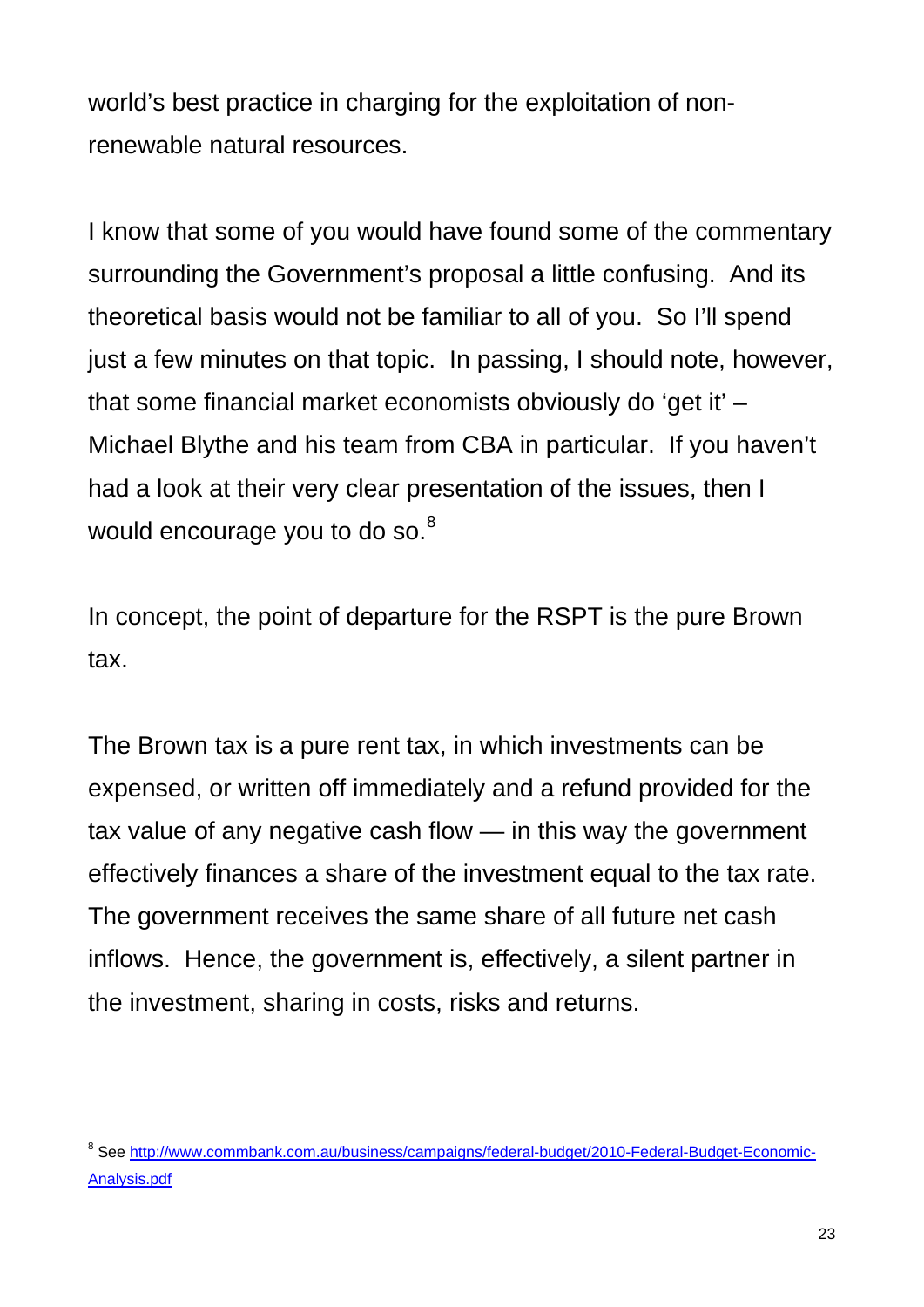By expensing capital and taxing cash receipts the Brown tax effectively taxes a share of the present value of the project. So, a project that has a positive net present value before tax, that is a project earning economic rents, will remain worthwhile after tax, providing the tax rate is less than 100 per cent.

For a marginal investment - that is, a project with a present value of zero before tax - the present value after tax is still zero. The Brown tax does not tax marginal projects that earn the risk adjusted required return. In respect of infra-marginal projects, it only taxes a share of the returns above what is required in order for the investment to take place.

But the panel did not recommend a Brown tax. Instead, we recommended the ACC. I will not go into the reasons for this today. All I want to do is demonstrate that the two taxes are equivalent, highlighting that an ACC with refundability of the tax value of losses in the event of project failure and an uplift equal to the bond rate is also a neutral tax on economic rent or supernormal profit.

Under the ACC, instead of allowing investment to be immediately expensed, as under the Brown tax, the deduction or tax credit is deferred to a later period. This can be done by allowing losses to be carried forward, allowing assets to be depreciated over time or some combination of both.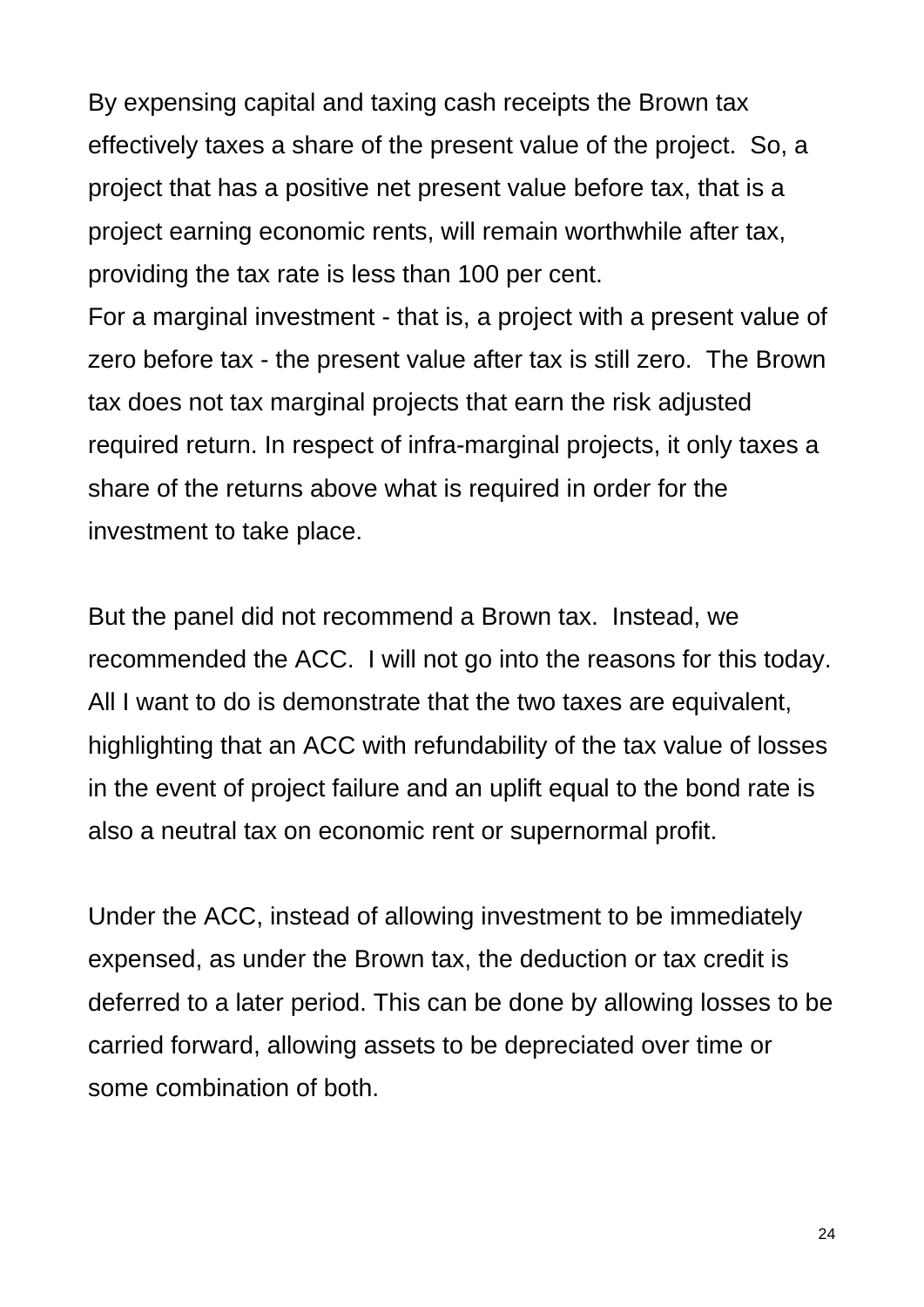However, the deferred tax credit needs to be indexed to ensure its real value is not eroded over time. This begs the question: what is the appropriate indexation, allowance or uplift rate?

The answer to that question depends upon the refundability of losses. In order to preserve neutrality of the ACC with respect to risk taking, which is important given the risky nature of exploration and resource investments, the panel recommended that the tax value of any losses (including the net value of any undepreciated capital) be refunded when a project closes. That is, the panel recommended full-loss offset.

Now, among public finance people, it has been long understood<sup>[9](#page-24-0)</sup> that, given a full-loss offset, the appropriate allowance, or uplift, rate for carrying forward unutilised losses (or un-depreciated assets) is the before tax risk-free rate of return. A proxy for the risk-free rate of return is the rate applying to government bonds. As noted by economists George Fane and Ben Smith from the Australian National University, in 1986:

'*This is true even if the risk characteristics of the project are such that investors will only undertake it if the* 

<span id="page-24-0"></span><sup>9</sup> At least, since Fane, G. and Smith, B. (1986), 'Resource rent tax' in C.D. Trengove (ed.), *Australian Energy Policy in the 1980s*, Centre of Policy Studies, George Allen and Unwin, Sydney; Fane G. (1987), '*Neutral taxation under uncertainty*' *Journal of Public Economics,* Volume 33, 95-105 and Bond, S.R. and M.P. Devereux (1995). 'On the design of a neutral business tax under uncertainty' *Journal of Public Economics* 58, 57-71.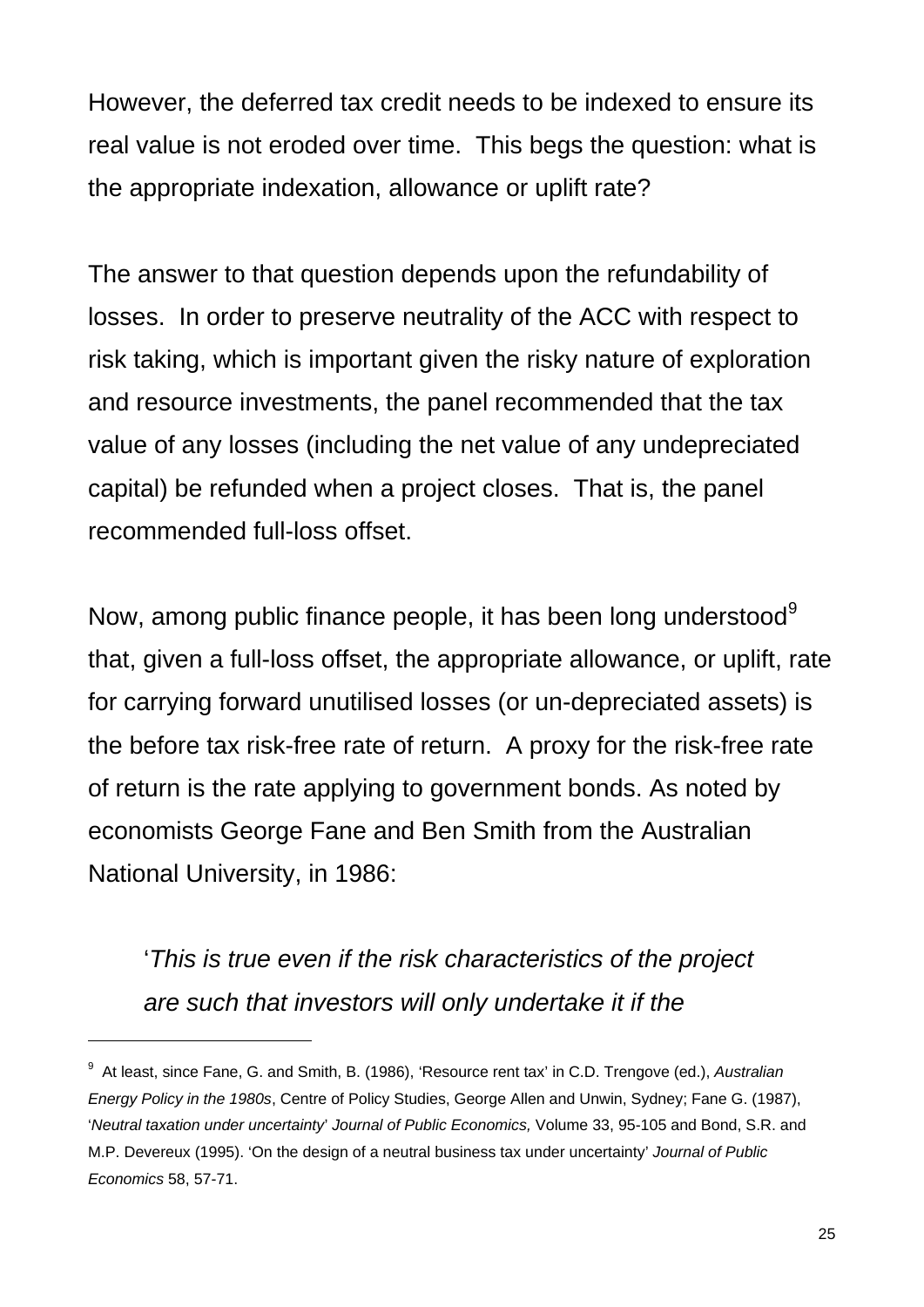*expected return on equity is far above the government bond rate'*. [10](#page-25-0)

Some of the reactions to the proposed RSPT have suggested that the government bond rate is too low; that it does not reflect the return required due to the riskiness of resource investments; that it does not represent a threshold against which to measure rents; and even that it is inconsistent with basic financial market theory such as the Capital Asset Pricing Model. All of these statements are incorrect.

The source of the confusion seems to be an interpretation of the RSPT as the petroleum resource rent tax (PRRT) with no loading on the government bond rate. The PRRT has a 5 per cent loading in excess of the bond rate for most capital expenditure. So, on that interpretation of the RSPT, it looks much less generous than the existing PRRT. But the interpretation is misguided. The RSPT has a very different structure from the PRRT, most notably in its treatment of losses. Abstracting from the treatment of exploration losses, the RSPT is equivalent to a PRRT that provides a loading in excess of the bond rate at least as large as the project-specific risk premium – whether that risk premium is 5 per cent, 10 per cent, or even 50 per cent.

<span id="page-25-0"></span> $10$  Fane and Smith (1986) ibid p216.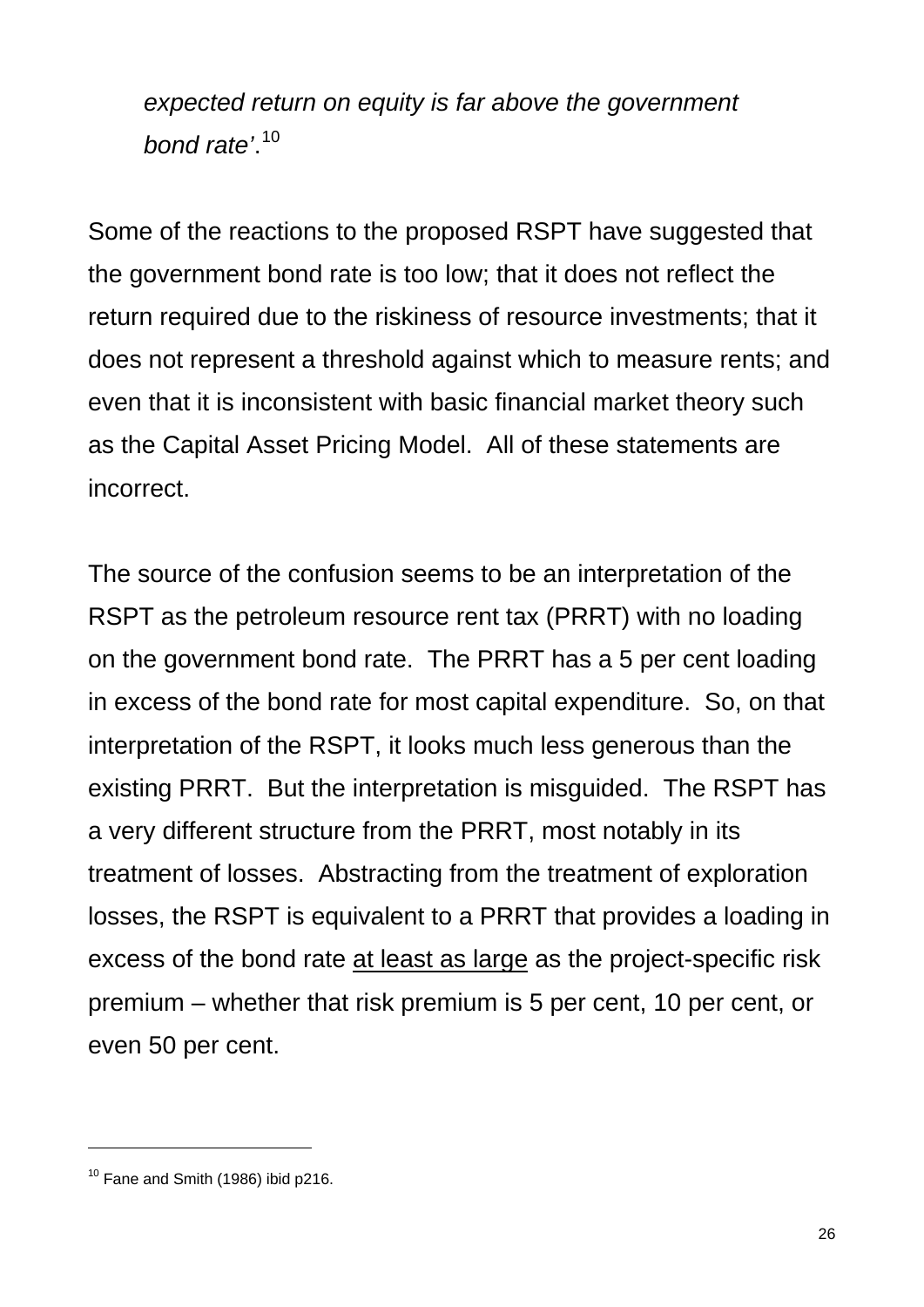By the way, the PRRT provides a loading in excess of the bond rate, not because it is trying to define a measure of supernormal profit or rent, but instead, to compensate investors for the risk they may not be able to utilise their tax credits.

Under the ACC, on the other hand, by not providing immediate expensing, but guaranteeing full loss offset, the government is effectively giving the investor a second asset, a guaranteed tax credit that will be paid, with certainty, at some future date. The investor therefore holds two assets:

- a 60 per cent share in a risky resource project; and
- a risk-free asset in the form of a tax credit, with a government guaranteed present value of 40 per cent of the initial investment.

We can compare this with the Brown tax, under which the investor holds:

- a 60 per cent share in a risky resource project; and
- cash equal to the 40 per cent refund from the immediate expensing of the initial investment.

Or with the PRRT, under which the investor holds:

- a 60 per cent share in a risky resource project; and
- a risky asset, in the form of a contingent tax credit for carry forward undeducted expenditure that evaporates if the investment earns insufficient income.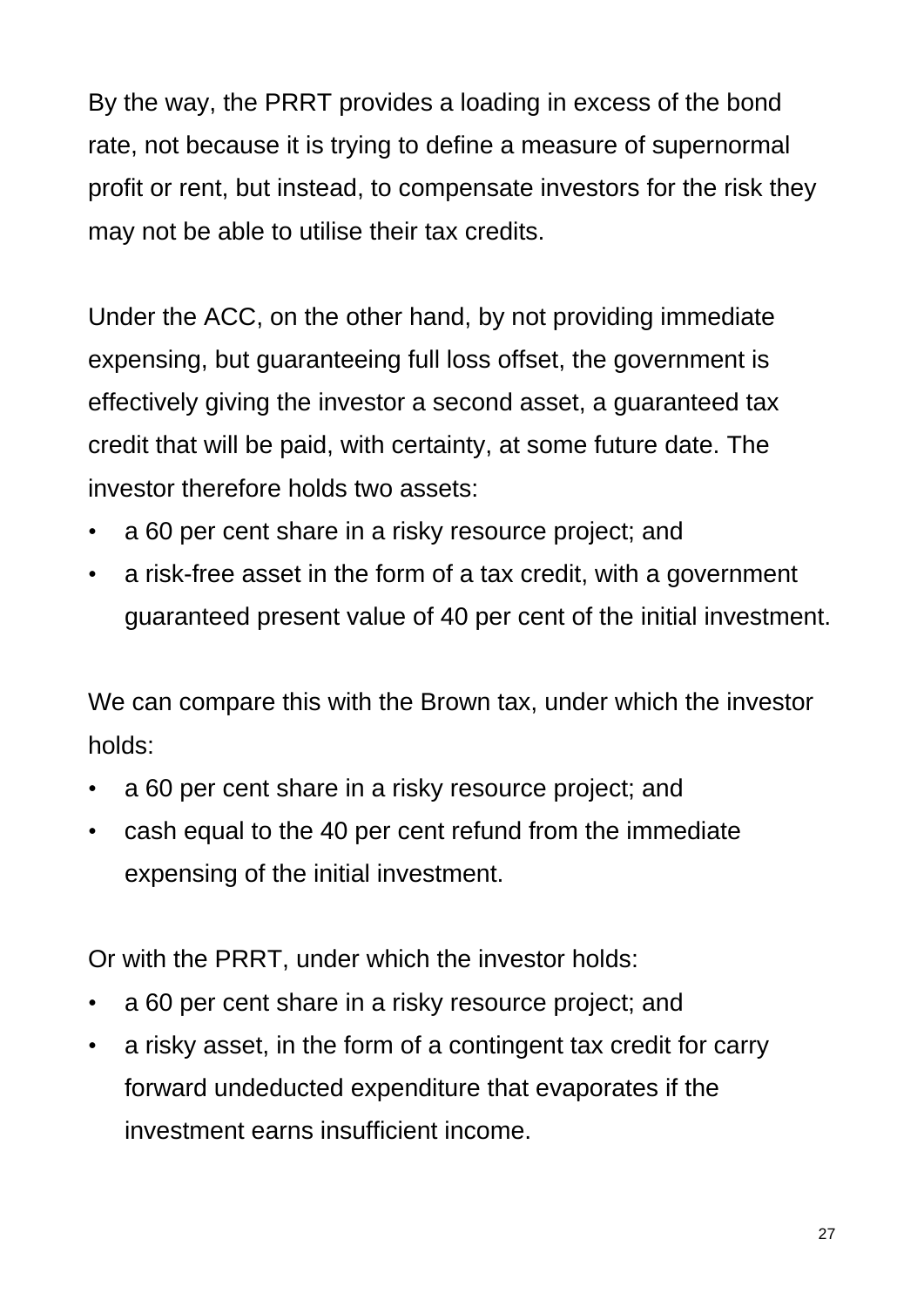Another way of looking at the tax credit is that it is effectively the same as the government giving resource companies a government bond equal to 40 per cent of the investment costs, but with one difference: unlike a traditional government bond, payment occurs when the project makes a profit or, if the project is unsuccessful, when the project closes.

To understand why the Panel considered the bond rate appropriate, it is useful to consider the two assets separately.

The appropriate rate of return for a resource project will include an appropriate risk premium, say 9 per cent. With a risk free rate of 6 per cent, the required rate of return is 15 per cent.

The required rate of return for the resource project is not, however, the appropriate discount rate for measuring the net present value of the guaranteed tax credit. The appropriate discount rate for the tax credit is the risk-free rate, because, unlike the PRRT, the tax credit is certain.

To ensure investors are neutral between holding the tax credit or another risk-free asset, the appropriate rate of return on the credit (or the uplift rate) is, therefore, the risk-free rate, for which the government bond rate is a proxy.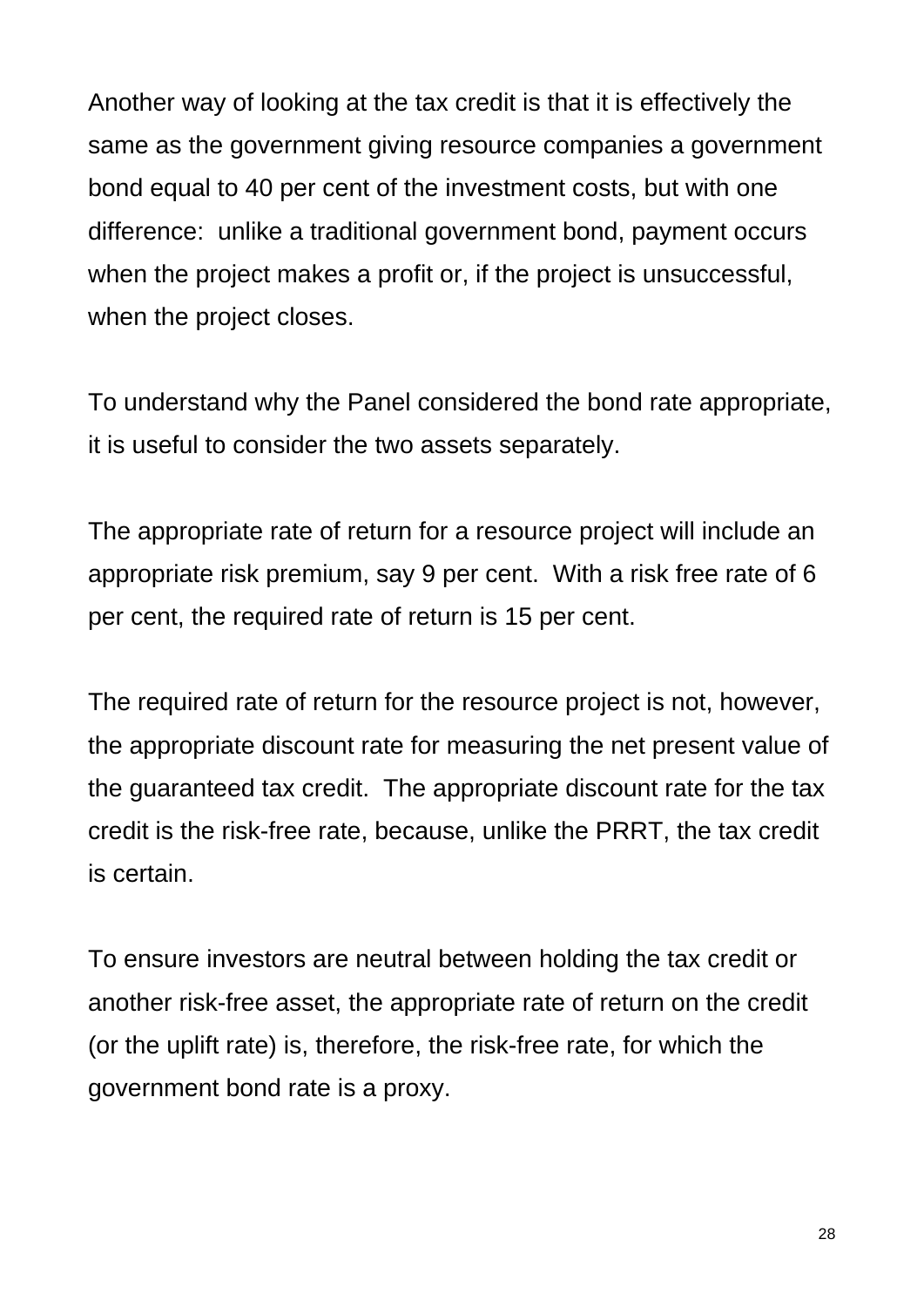In effect, as highlighted recently by Michael Blythe's team at the Commonwealth Bank, if a business decides to hold onto the implicit loan to the government, its weighted average cost of capital (WACC) will fall, as the riskiness of its investment portfolio will have been reduced. Of course, if the business decides to cash out the tax credit and invest in other risky projects, its WACC may not fall.

Given refundability of tax losses, an uplift rate higher than the bond rate would over-compensate for the delay in the government guaranteed tax credit. This would be equivalent to the government issuing an alternative debt instrument at the same price as normal government bonds, but paying a higher rate of interest. Aside from creating instability in financial markets, this would generate a significant subsidy for investment in the mining sector and, ironically, create incentives to delay resource production.

To understand why production might be delayed, if the uplift rate were set, say, 5 percentage points higher than the government bond rate, this would represent a subsidy of \$20 million per year, for an investment of \$1 billion, of which \$600 million is at risk. The subsidy would continue to accrue until resource companies decided to produce and generate income, effectively redeeming their implicit government bond. An uplift rate higher than the bond rate would therefore provide an incentive to delay production to maximise the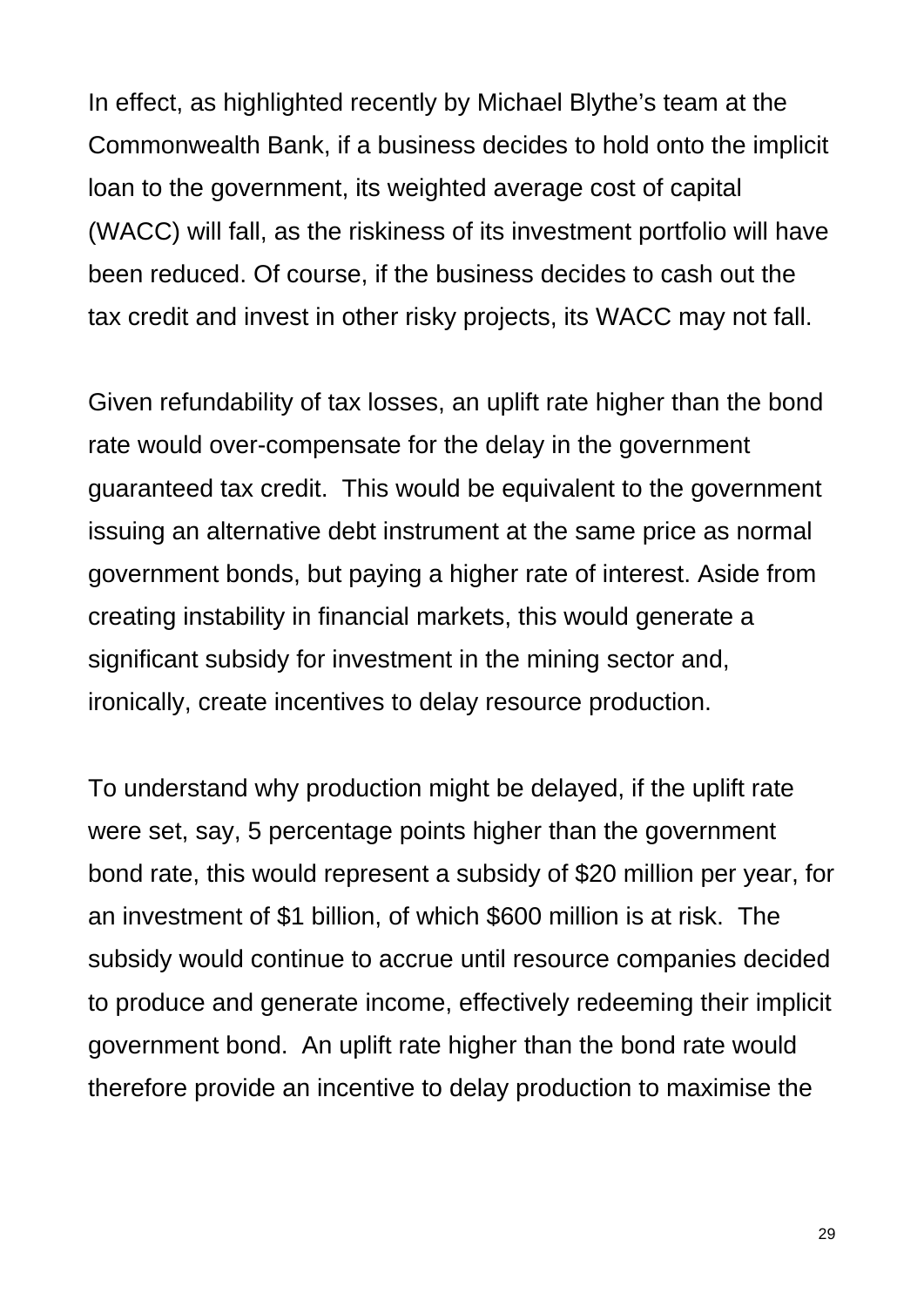value of the subsidy — which could be as large as \$330 million for every \$1 billion invested.<sup>[11](#page-29-0)</sup>

With an uplift rate 5 percentage points above the bond rate, a project that was marginal before tax — that is, a project with zero net present value — could generate a taxpayer funded return of 33 per cent in rents.

The RSPT has important economic effects. By rebating royalties, providing a generous exploration rebate, and financing a cut in the company income tax rate, it reduces significantly several of the features of the present tax system that act to discourage mining investment. The RSPT itself, being a neutral tax, should have little impact on mining investment. Overall then, mining investment is encouraged.

The cut in the company income tax rate has other consequences. Importantly, it encourages all companies to choose more capitalintensive production techniques – supporting stronger growth in real wages by offsetting at least some of the loss of labour productivity due to higher terms of trade.

What happens to the overall pattern of production though, depends critically upon whether, as more capital and labour are drawn into

<span id="page-29-0"></span><sup>&</sup>lt;sup>11</sup> The present value of an infinite income stream of \$20 million a year discounted at the risk-free rate – assumed to be 6 per cent.